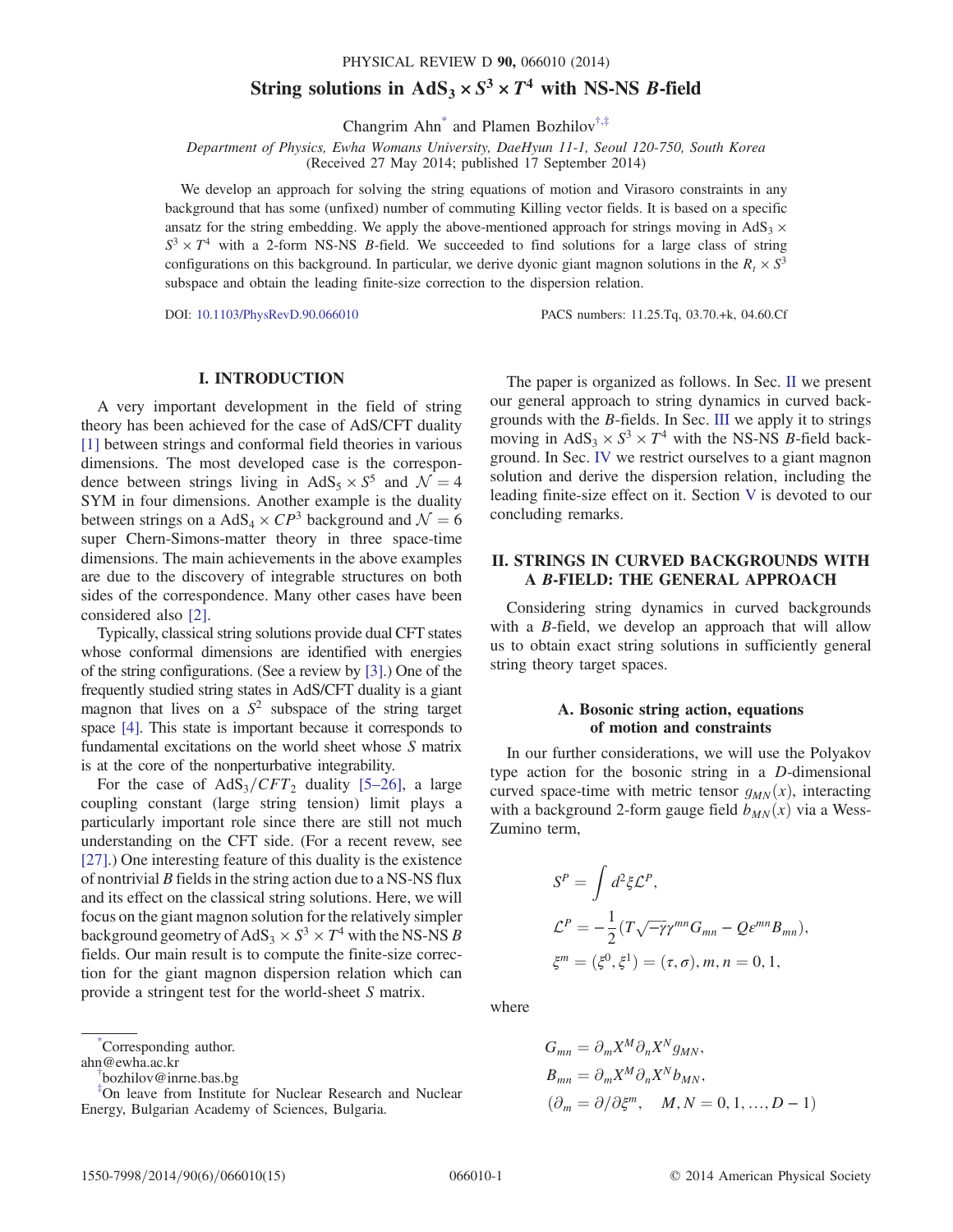are the fields induced on the string world sheet,  $\gamma$  is the determinant of the auxiliary world-sheet metric  $\gamma_{mn}$ , and  $\gamma^{mn}$  is its inverse. The position of the string in the background space-time is given by  $x^M = X^M(\xi^m)$ ;  $T = 1/2\pi\alpha'$ and  $Q$  are the string tension and charge respectively. If we consider the action  $S<sup>P</sup>$  as a bosonic part of a supersymmetric one, we have to put  $Q = \pm T$ . In what follows,  $Q = T$ .

The equations of motion for  $X^M$  following from  $S^P$  are

$$
- g_{LK} [\partial_m (\sqrt{-\gamma} \gamma^{mn} \partial_n X^K) + \sqrt{-\gamma} \gamma^{mn} \Gamma_{MN}^K \partial_m X^M \partial_n X^N]
$$
  
=  $\frac{1}{2} H_{LMN} \epsilon^{mn} \partial_m X^M \partial_n X^N,$  (2.1)

where  $(\partial_M = \partial/\partial x^M)$ ,

$$
\Gamma_{L,MN} = g_{LK}\Gamma_{MN}^K = \frac{1}{2}(\partial_M g_{NL} + \partial_N g_{ML} - \partial_L g_{MN}),
$$
  

$$
H_{LMN} = \partial_L b_{MN} + \partial_M b_{NL} + \partial_N b_{LM}
$$

are the components of the symmetric connection corresponding to the metric  $q_{MN}$  and the field strength of the gauge field  $b_{MN}$ , respectively. The constraints are obtained by varying the action  $S^P$  with respect to  $\gamma_{mn}$ :

$$
\delta_{\gamma_{mn}} S^P = 0 \Rightarrow (\gamma^{kl} \gamma^{mn} - 2\gamma^{km} \gamma^{ln}) G_{mn} = 0. \quad (2.2)
$$

#### B. Gauge choice and ansatz

<span id="page-1-0"></span>In what follow we will use conformal gauge  $\gamma^{mn} =$  $\eta^{mn} = \text{diag}(-1, 1)$  in which the string Lagrangian, the Virasoro constraints and the equations of motion take the following form:

$$
\mathcal{L} = \frac{T}{2} (G_{00} - G_{11} + 2B_{01}),
$$
  
\n
$$
G_{00} + G_{11} = 0, \qquad G_{01} = 0,
$$
  
\n
$$
g_{LK} [(\partial_0^2 - \partial_1^2) X^K + \Gamma^K_{MN} (\partial_0 X^M \partial_0 X^N - \partial_1 X^M \partial_1 X^N)]
$$
  
\n
$$
= H_{LMN} \partial_0 X^M \partial_1 X^N.
$$
\n(2.3)

Now, let us suppose that there exists some number of commuting Killing vector fields along part of the  $X^M$ coordinates and split  $X^M$  into two parts,

$$
X^M = (X^\mu, X^a),
$$

<span id="page-1-3"></span>where  $X^{\mu}$  are the isometric coordinates and  $X^{a}$  are the nonisometric ones. The existence of isometric coordinates leads to the following conditions on the background fields:

$$
\partial_{\mu}g_{MN}=0, \qquad \partial_{\mu}b_{MN}=0. \tag{2.4}
$$

<span id="page-1-1"></span>Then from the string action, we can compute the conserved charges,

$$
Q_{\mu} = \int d\sigma \frac{\partial \mathcal{L}}{\partial(\partial_0 X^{\mu})}
$$
 (2.5)

under the above conditions.

<span id="page-1-4"></span>Next, we introduce the following ansatz for the string embedding

$$
X^{\mu}(\tau,\sigma) = \Lambda^{\mu}\tau + \tilde{X}^{\mu}(\alpha\sigma + \beta\tau),
$$
  
\n
$$
X^{a}(\tau,\sigma) = \tilde{X}^{a}(\alpha\sigma + \beta\tau),
$$
\n(2.6)

where  $\Lambda^{\mu}$ ,  $\alpha$ ,  $\beta$  are arbitrary parameters. Further on, we will use the notation  $\xi = \alpha \sigma + \beta \tau$ . Applying this ansatz, one can find that the equalities  $(2.3)$ ,  $(2.5)$  become

$$
\mathcal{L} = \frac{T}{2} \left[ - (\alpha^2 - \beta^2) g_{MN} \frac{d\tilde{X}^M}{d\xi} \frac{d\tilde{X}^N}{d\xi} + 2\Lambda^\mu (\beta g_{\mu N} + \alpha b_{\mu N}) \frac{d\tilde{X}^N}{d\xi} + \Lambda^\mu \Lambda^\nu g_{\mu\nu} \right],\tag{2.7}
$$

$$
G_{00} + G_{11} = (\alpha^2 + \beta^2) g_{MN} \frac{d\tilde{X}^M}{d\xi} \frac{d\tilde{X}^N}{d\xi} + 2\beta \Lambda^\mu g_{\mu N} \frac{d\tilde{X}^N}{d\xi} + \Lambda^\mu \Lambda^\nu g_{\mu\nu} = 0, \tag{2.8}
$$

$$
G_{01} = \alpha \beta g_{MN} \frac{d\tilde{X}^M}{d\xi} \frac{d\tilde{X}^N}{d\xi} + \alpha \Lambda^\mu g_{\mu N} \frac{d\tilde{X}^N}{d\xi} = 0, \qquad (2.9)
$$

<span id="page-1-6"></span><span id="page-1-5"></span><span id="page-1-2"></span>
$$
- (\alpha^2 - \beta^2) \left[ g_{LK} \frac{d^2 \tilde{X}^K}{d \xi^2} + \Gamma_{L,MN} \frac{d \tilde{X}^M}{d \xi} \frac{d \tilde{X}^N}{d \xi} \right] + 2 \beta \Lambda^\mu \Gamma_{L,\mu N} \frac{d \tilde{X}^N}{d \xi} + \Lambda^\mu \Lambda^\nu \Gamma_{L,\mu\nu} = \alpha \Lambda^\mu H_{L\mu N} \frac{d \tilde{X}^N}{d \xi}, \tag{2.10}
$$

$$
Q_{\mu} = \frac{T}{\alpha} \int d\xi \bigg[ (\beta g_{\mu N} + \alpha b_{\mu N}) \frac{d\tilde{X}^{N}}{d\xi} + \Lambda^{\nu} g_{\mu\nu} \bigg]. \tag{2.11}
$$

<span id="page-1-7"></span>Our next task is to try to solve the equations of motion [\(2.10\)](#page-1-2) for the isometric coordinates, i.e. for  $L = \lambda$ . Due to the conditions [\(2.4\)](#page-1-3) imposed on the background fields, we obtain that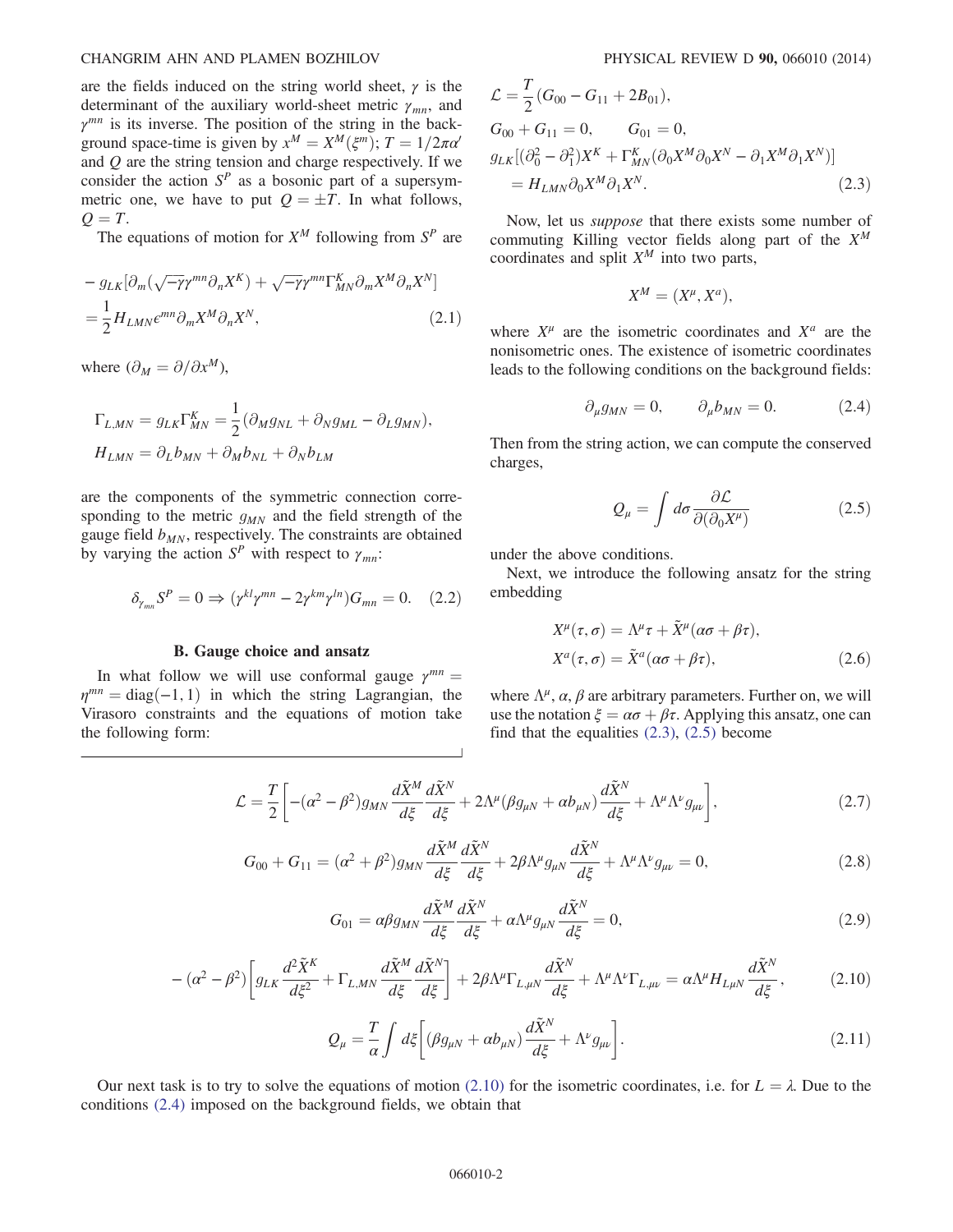$$
\Gamma_{\lambda,ab} = \frac{1}{2} (\partial_a g_{b\lambda} + \partial_b g_{a\lambda}), \qquad \Gamma_{\lambda,\mu a} = \frac{1}{2} \partial_a g_{\mu\lambda} \ \Gamma_{\lambda,\mu\nu} = 0,
$$
  
\n
$$
H_{\lambda ab} = \partial_a b_{b\lambda} + \partial_b b_{\lambda a}, \qquad H_{\lambda\mu a} = \partial_a b_{\lambda\mu}, \qquad H_{\lambda\mu\nu} = 0.
$$

By using this, one can find the following first integrals for  $\tilde{X}^{\mu}$ ,

$$
\frac{d\tilde{X}^{\mu}}{d\xi} = \frac{1}{\alpha^2 - \beta^2} \left[ g^{\mu\nu} (C_{\nu} - \alpha \Lambda^{\rho} b_{\nu\rho}) + \beta \Lambda^{\mu} \right] - g^{\mu\nu} g_{\nu a} \frac{d\tilde{X}^a}{d\xi},\tag{2.12}
$$

<span id="page-2-0"></span>where  $C<sub>v</sub>$  are arbitrary integration constants. Therefore, according to our ansatz [\(2.6\)](#page-1-4), the solutions for the string coordinates  $X^{\mu}$  can be written as

$$
X^{\mu}(\tau,\sigma) = \Lambda^{\mu}\tau + \frac{1}{\alpha^{2} - \beta^{2}} \int d\xi [g^{\mu\nu}(C_{\nu} - \alpha \Lambda^{\rho} b_{\nu\rho}) + \beta \Lambda^{\mu}] - \int g^{\mu\nu} g_{\nu a} d\tilde{X}^{a}(\xi).
$$
 (2.13)

Now, let us turn to the remaining equations of motion corresponding to  $L = a$ , where

$$
\Gamma_{a,\mu b} = -\frac{1}{2}(\partial_a g_{b\mu} - \partial_b g_{a\mu}), \qquad \Gamma_{a,\mu\nu} = -\frac{1}{2}\partial_a g_{\mu\nu}, \qquad H_{a\mu\nu} = \partial_a b_{\mu\nu}, \qquad H_{a\mu b} = -\partial_a b_{b\mu} + \partial_b b_{a\mu}.
$$

<span id="page-2-1"></span>Taking this into account and replacing the first integrals for  $\tilde{X}^{\mu}$  already found, one can write these equations in the form (prime is used for  $d/d\xi$ )

$$
(\alpha^2 - \beta^2)[h_{ab}\tilde{X}^{b''} + \Gamma^h_{a,bc}\tilde{X}^{b'}\tilde{X}^{c'}] = 2\partial_{[a}A_{b]}\tilde{X}^{b'} - \partial_a U,
$$
\n(2.14)

where

$$
h_{ab} = g_{ab} - g_{a\mu}g^{\mu\nu}g_{\nu b}, \qquad \Gamma^h_{a,bc} = \frac{1}{2}(\partial_b h_{ca} + \partial_c h_{ba} - \partial_a h_{bc})
$$
\n(2.15)

$$
A_a = g_{a\mu}g^{\mu\nu}(C_\nu - \alpha\Lambda^\rho b_{\nu\rho}) + \alpha\Lambda^\mu b_{a\mu},\tag{2.16}
$$

$$
U = \frac{1/2}{\alpha^2 - \beta^2} \left[ (C_\mu - \alpha \Lambda^\rho b_{\mu\rho}) g^{\mu\nu} (C_\nu - \alpha \Lambda^\lambda b_{\nu\lambda}) + \alpha^2 \Lambda^\mu \Lambda^\nu g_{\mu\nu} \right]. \tag{2.17}
$$

<span id="page-2-2"></span>One can show that the above equations for  $\tilde{X}^a$  can be derived from the effective Lagrangian,

$$
\mathcal{L}^{\text{eff}}(\xi) = \frac{1}{2} (\alpha^2 - \beta^2) h_{ab} \tilde{X}^{a'} \tilde{X}^{b'} + A_a \tilde{X}^{a'} - U.
$$

The corresponding effective Hamiltonian is

$$
\mathcal{H}^{\text{eff}}(\xi) = \frac{1}{2} (\alpha^2 - \beta^2) h_{ab} \tilde{X}^{a'} \tilde{X}^{b'} + U,
$$

or in terms of the momenta  $p_a$  conjugated to  $\tilde{X}^a$ ,

$$
\mathcal{H}^{\text{eff}}(\xi) = \frac{1}{2} (\alpha^2 - \beta^2) h^{ab} (p_a - A_a) (p_b - A_b) + U.
$$

<span id="page-2-3"></span>The Virasoro constraints [\(2.8\)](#page-1-5), [\(2.9\)](#page-1-6) become

$$
\frac{1}{2}(\alpha^2 - \beta^2)h_{ab}\tilde{X}^{a'}\tilde{X}^{b'} + U = 0, \qquad \alpha \Lambda^{\mu}C_{\mu} = 0.
$$
 (2.18)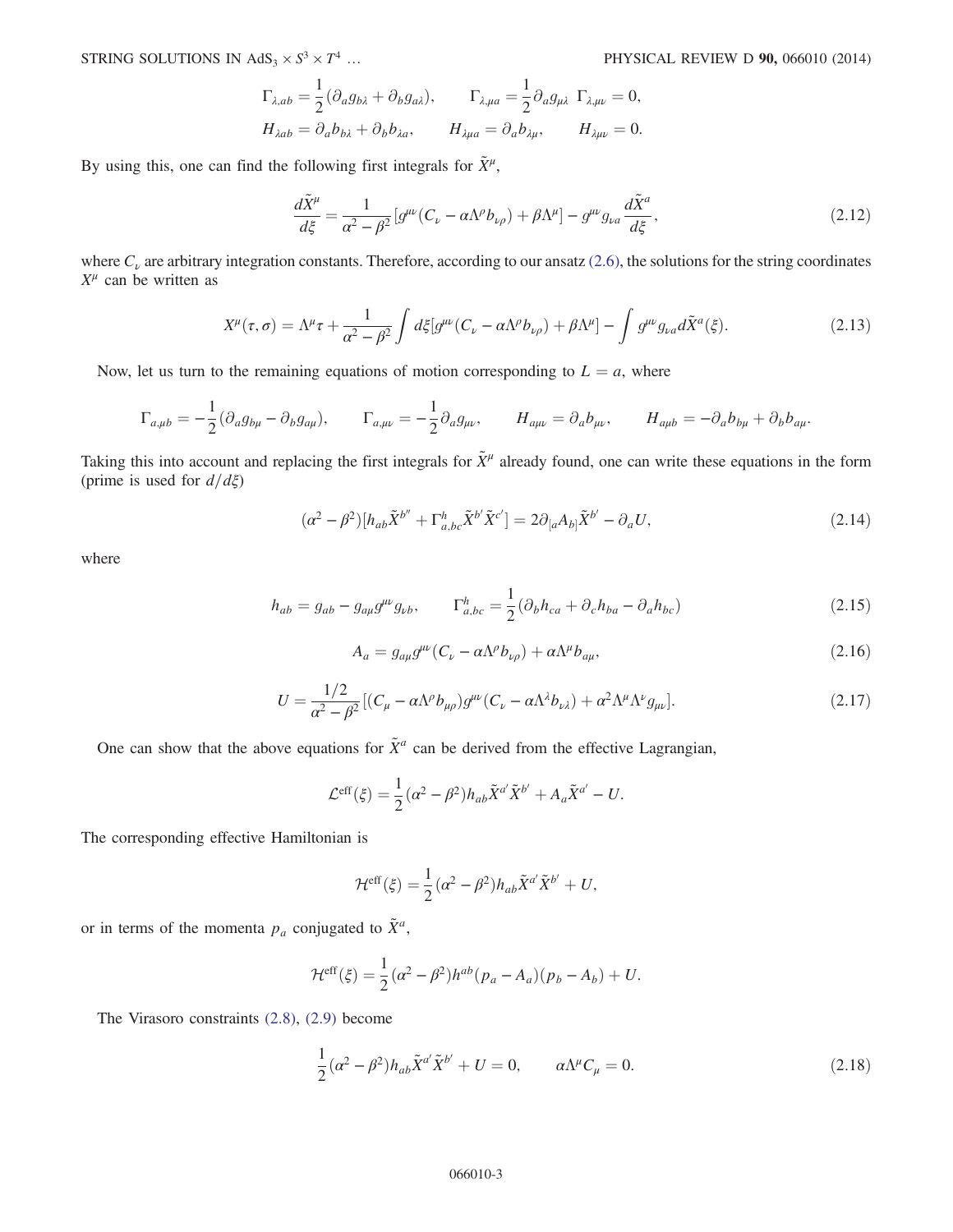<span id="page-3-2"></span>Finally, let us write down the expressions for the conserved charges [\(2.11\)](#page-1-7),

$$
Q_{\mu} = \frac{T}{\alpha^2 - \beta^2} \int d\xi \left[ \frac{\beta}{\alpha} C_{\mu} + \alpha \Lambda^{\nu} g_{\mu\nu} + b_{\mu\nu} g^{\nu\rho} (C_{\rho} - \alpha \Lambda^{\lambda} b_{\rho\lambda}) + (\alpha^2 - \beta^2) (b_{\mu a} - b_{\mu\nu} g^{\nu\rho} g_{\rho a}) \tilde{X}^{a'} \right].
$$
 (2.19)

# III. STRINGS IN  $AdS_3 \times S^3 \times T^4$  WITH NS-NS B-FIELD

<span id="page-3-0"></span>The background geometry of this target space can be written in the following form<sup>1</sup>:

$$
ds_{AdS_3}^2 = -(1+r^2)dt^2 + (1+r^2)^{-1}dr^2 + r^2d\phi^2, \t b_{t\phi} = qr^2,
$$
  
\n
$$
ds_{S^3}^2 = d\theta^2 + \sin^2\theta d\phi_1^2 + \cos^2\theta d\phi_2^2, \t b_{\phi_1\phi_2} = -q\cos^2\theta,
$$
  
\n
$$
ds_{T^4}^2 = (d\phi^i)^2, \t i = 1, 2, 3, 4.
$$

<span id="page-3-3"></span>Now, we apply the formulation given in Sec. [II](#page-0-2). According to our notations,

$$
X^{\mu} = (t, \phi, \phi_1, \phi_2, \phi^i), \qquad X^a = (r, \theta),
$$
  
\n
$$
g_{\mu\nu} = (g_{tt}, g_{\phi\phi}, g_{\phi_1\phi_1}, g_{\phi_2\phi_2}, g_{ij}), \qquad g_{ab} = (g_{rr}, g_{\theta\theta}), \qquad g_{a\mu} = 0, \qquad h_{ab} = g_{ab},
$$
  
\n
$$
b_{\mu\nu} = (b_{t\phi}, b_{\phi_1\phi_2}), \qquad b_{a\nu} = 0,
$$
  
\n
$$
A_a = 0,
$$
\n(3.1)

<span id="page-3-4"></span>where

$$
g_{tt} = (g^{tt})^{-1} = -(1+r^2), \t g_{\phi\phi} = (g^{\phi\phi})^{-1} = r^2, \t g_{\phi_1\phi_1} = (g^{\phi_1\phi_1})^{-1} = \sin^2\theta,
$$
  
\n
$$
g_{\phi_2\phi_2} = (g^{\phi_2\phi_2})^{-1} = \cos^2\theta, \t g_{ij} = (g^{ij})^{-1} = \delta_{ij},
$$
  
\n
$$
g_{rr} = (g^{rr})^{-1} = (1+r^2)^{-1}, \t g_{\theta\theta} = 1,
$$
  
\n
$$
b_{t\phi} = qr^2, \t b_{\phi_1\phi_2} = -q\cos^2\theta.
$$
\n(3.2)

<span id="page-3-6"></span>Since  $g_{\alpha\mu} = 0$ , the solutions [\(2.13\)](#page-2-0) for the coordinates  $X^{\mu}$  are simplified to

$$
X^{\mu}(\tau,\sigma) = \Lambda^{\mu}\tau + \tilde{X}^{\mu}(\xi) = \Lambda^{\mu}\tau + \frac{1}{\alpha^{2} - \beta^{2}} \int d\xi [g^{\mu\nu}(C_{\nu} - \alpha\Lambda^{\rho}b_{\nu\rho}) + \beta\Lambda^{\mu}], \tag{3.3}
$$

<span id="page-3-1"></span>where  $g^{\mu\nu}$  and  $b_{\nu\rho}$  must be replaced from above.

Now, we want to find the solutions for the nonisometric string coordinates  $X^a$ . To this end we have to solve Eqs. [\(2.14\)](#page-2-1), which in the case at hand reduce to

$$
(\alpha^2 - \beta^2)[g_{ab}\tilde{X}^{b''} + \Gamma_{a,bc}\tilde{X}^{b'}\tilde{X}^{c'}] + \partial_a \sum_{b=r,\theta} U_b = 0,
$$
\n(3.4)

where the scalar potential U in [\(2.17\)](#page-2-2) is represented as a sum of two parts:  $U_r = U_r(r)$  for the AdS<sub>3</sub> subspace and  $U_{\theta} = U_{\theta}(\theta)$  for the S<sup>3</sup> subspace of the background.

Taking into account that the metric  $g_{ab}$  is diagonal, one can find the following two first integrals of [\(3.4\):](#page-3-1)

$$
\tilde{X}^{a'} = \sqrt{\frac{C_a - 2U_a}{(\alpha^2 - \beta^2)g_{aa}}}.\tag{3.5}
$$

<span id="page-3-5"></span>It follows from here that

<sup>&</sup>lt;sup>1</sup>The common radius R of the three subspaces is set to 1, and q is the parameter used in [\[25\]](#page-14-1).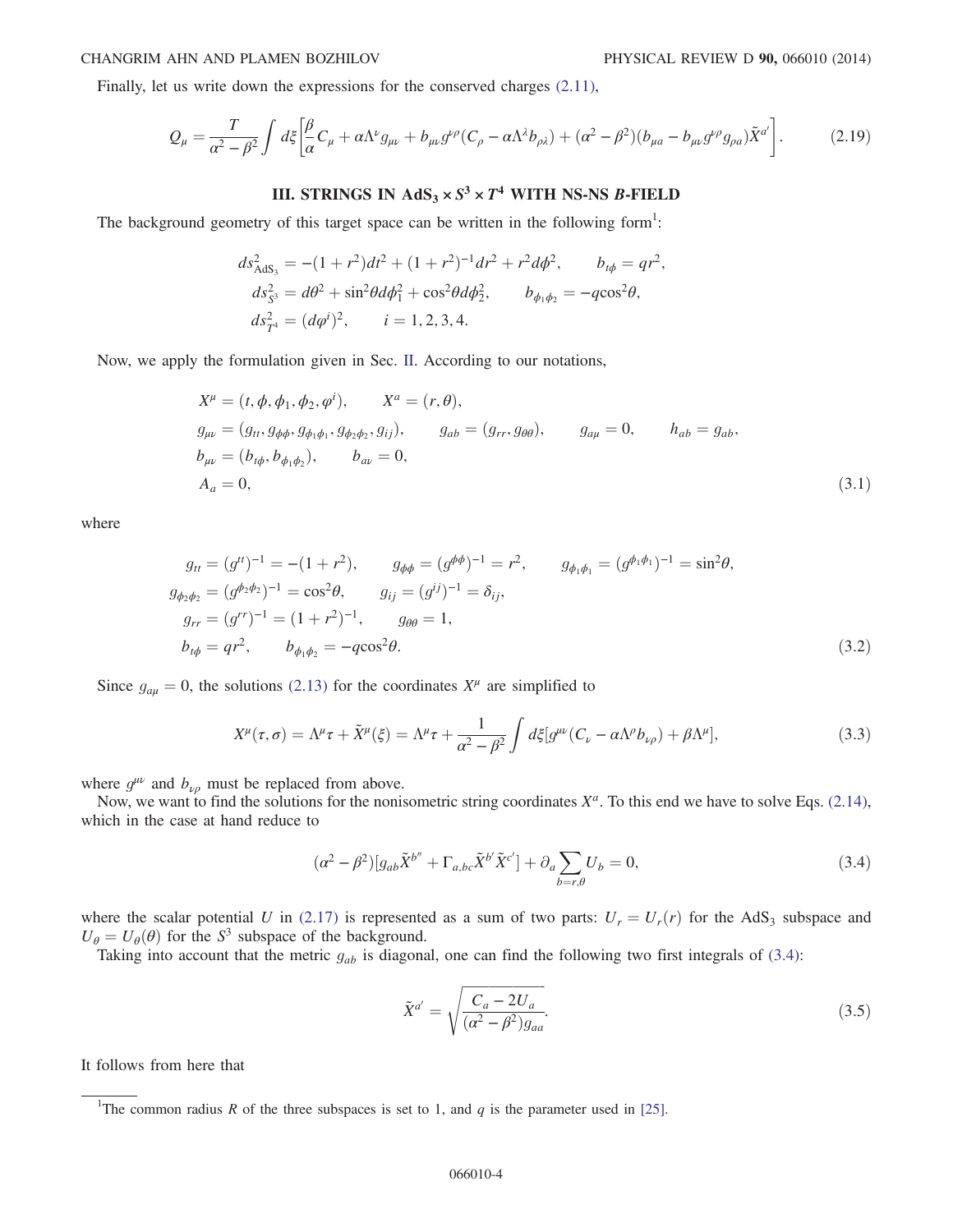STRING SOLUTIONS IN  $AdS_3 \times S^3 \times T^4$  ...

$$
d\xi = \frac{d\tilde{X}^a}{\sqrt{\frac{C_a - 2U_a}{(a^2 - \beta^2)g_{aa}}}}.\tag{3.6}
$$

So, we have two different expressions for  $d\xi$ , which obviously must coincide. This is a condition for self-consistency. It leads to

$$
\int \frac{dr}{\sqrt{\frac{C_r - 2U_r}{g_{rr}}}} = \int \frac{d\theta}{\sqrt{\frac{C_\theta - 2U_\theta}{g_{\theta\theta}}}},\tag{3.7}
$$

which actually gives implicitly the "orbit"  $r(\theta)$ , i.e. how the radial coordinate r on AdS<sub>3</sub> depends on the angle  $\theta$  in S<sup>3</sup>.

Now, we have to check if the first integrals for  $\tilde{X}^a(\xi)$  are compatible with the Virasoro constraints [\(2.18\)](#page-2-3). Replacing  $\tilde{X}^{a'}$  in the first of them, one finds

$$
C_r+C_\theta=0.
$$

<span id="page-4-2"></span>Thus, we found all first integrals of the string equations of motion, compatible with the Virasoro constraints, which reduce to algebraic relations between the embedding parameters and the integration constants.

Now, let us give the expressions for the conserved charges [\(2.19\),](#page-3-2) corresponding to the isometric coordinates,

$$
-Q_t = E_s = \frac{T}{\alpha^2 - \beta^2} \left[ \left( \alpha \Lambda^t - \frac{\beta}{\alpha} C_t - q C_\phi \right) \int d\xi + \alpha (1 - q^2) \Lambda^t \int d\xi r^2 \right],
$$
\n(3.8)

<span id="page-4-3"></span>
$$
Q_{\phi} \equiv S = \frac{T}{\alpha^2 - \beta^2} \left[ \left( \frac{\beta}{\alpha} C_{\phi} + q C_t + q^2 \alpha \Lambda^{\phi} \right) \int d\xi + (1 - q^2) \alpha \Lambda^{\phi} \int d\xi r^2 - (q C_t + q^2 \alpha \Lambda^{\phi}) \int \frac{d\xi}{1 + r^2} \right], \quad (3.9)
$$

<span id="page-4-5"></span><span id="page-4-4"></span>
$$
Q_{\phi_1} \equiv J_1 = \frac{T}{\alpha^2 - \beta^2} \left[ \left( \frac{\beta}{\alpha} C_{\phi_1} + \alpha \Lambda^{\phi_1} - q C_{\phi_2} \right) \int d\xi - (1 - q^2) \alpha \Lambda^{\phi_1} \int \cos^2 \theta d\xi \right],
$$
  
\n
$$
Q_{\phi_2} \equiv J_2 = \frac{T}{\alpha^2 - \beta^2} \left[ \left( \frac{\beta}{\alpha} C_{\phi_2} - q (C_{\phi_1} + q \alpha \Lambda^{\phi_2}) \right) \int d\xi + (1 - q^2) \alpha \Lambda^{\phi_2} \int \cos^2 \theta d\xi + q (C_{\phi_1} + q \alpha \Lambda^{\phi_2}) \int \frac{d\xi}{1 - \cos^2 \theta} \right],
$$
\n(3.10)

$$
Q_i \equiv J_i^T = \frac{T}{\alpha^2 - \beta^2} \left( \frac{\beta}{\alpha} C_i + \alpha \Lambda^j \delta_{ij} \right) \int d\xi. \tag{3.11}
$$

Here we used the following notations:  $E_s$  is the string energy, S is the spin in AdS<sub>3</sub>,  $J_1$  and  $J_2$  are the two angular momenta in  $S^3$ , while  $J_i^T$  are the four angular momenta on  $T^4$ .

<span id="page-4-0"></span>The explicit expressions for the string coordinates, the "orbit"  $r(\theta)$ , and the conserved charges in this background are given in the Appendix.

#### IV. GIANT MAGNON SOLUTION

The giant magnon string solution was found in [\[4\].](#page-13-3) It is a specific string configuration, living in the  $R_t \times S^2$  subspace of AdS<sub>5</sub>  $\times$  S<sup>5</sup> with an angular momentum J<sub>1</sub> which goes to  $\infty$ . A similar configuration, the dyonic giant magnon, has been obtained in [\[28\]](#page-14-2) which moves in  $R_t \times S^3$  subspace with two angular momenta  $J_1, J_2$  with  $J_1 \to \infty$ . These classical configurations have played an important role in understanding exact, quantum aspects of the AdS/CFT correspondence. In particular, corrections due to a large but finite  $J_1$  obtained in [\[29\]](#page-14-3) and [\[30\]](#page-14-4) can provide a nontrivial check for the exact world-sheet S matrix.

<span id="page-4-1"></span>In this section we provide similar string solutions in AdS<sub>3</sub>  $\times$  S<sup>3</sup>  $\times$  T<sup>4</sup> with NS-NS B-field for a large but finite J<sub>1</sub>. A giant magnon solution with infinite angular momentum has been constructed in a recent paper  $[25]$  with a dispersion relation,<sup>2</sup>

<sup>&</sup>lt;sup>2</sup>The terms proportional to q are due to the nonzero B-field on  $S^3$ .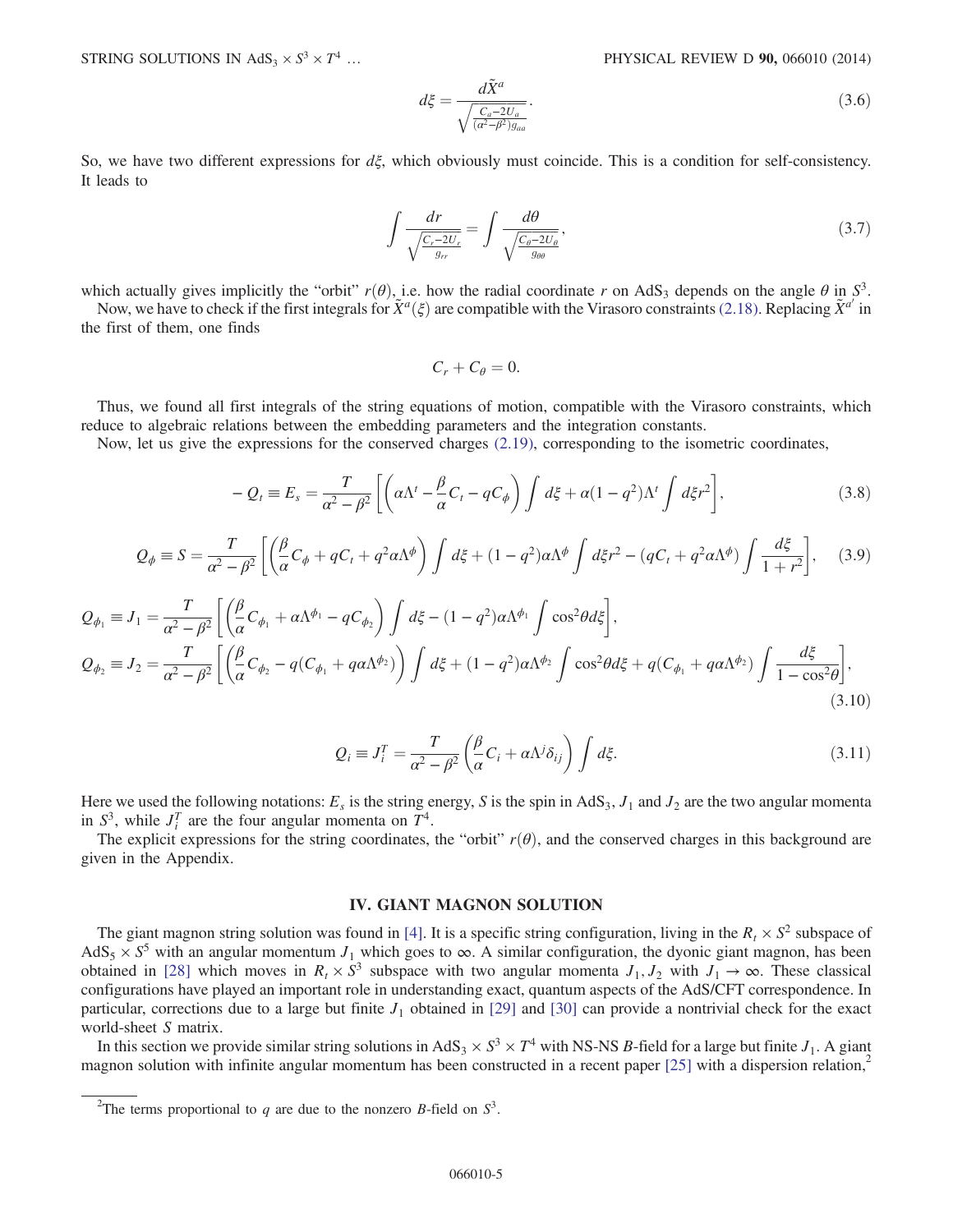$$
E_s - J_1 = \sqrt{(J_2 - qT\Delta\phi_1)^2 + 4T^2(1 - q^2)\sin^2\frac{\Delta\phi_1}{2}}.
$$
\n(4.1)

This relation is already quite different from those for the ordinary (dyonic) giant magnons. We will show that there exist even bigger differences for the finite-size corrections.

## A. Exact results

In order to consider dyonic giant magnon solutions, we restrict our general ansatz [\(2.6\)](#page-1-4) in the following way:

$$
X^{t} \equiv t = \kappa \tau, \quad \text{i.e.} \quad \Lambda^{t} = \kappa, \quad \tilde{X}^{t}(\xi) = 0,
$$
  
\n
$$
X^{\phi} \equiv \phi = 0, \quad \text{i.e.} \quad \Lambda^{\phi} = 0, \quad \tilde{X}^{\phi}(\xi) = 0
$$
  
\n
$$
X^{r} \equiv r = \tilde{X}^{r}(\xi) = 0,
$$
  
\n
$$
X^{\phi_{1}} \equiv \phi_{1} = \omega_{1} \tau + \tilde{X}^{\phi_{1}}(\xi), \quad \text{i.e.} \quad \Lambda^{\phi_{1}} = \omega_{1},
$$
  
\n
$$
X^{\phi_{2}} \equiv \phi_{2} = \omega_{2} \tau + \tilde{X}^{\phi_{2}}(\xi), \quad \text{i.e.} \quad \Lambda^{\phi_{2}} = \omega_{2},
$$
  
\n
$$
X^{\theta} \equiv \theta = \tilde{X}^{\theta}(\xi), \quad X^{\phi^{i}} \equiv \phi^{i} = 0.
$$

As a result, we can claim that

$$
C_t = \beta \kappa,
$$

<span id="page-5-2"></span>which comes from  $\frac{d\tilde{X}^t}{d\xi} = 0$ .

Now, we can rewrite the first integrals for  $\tilde{X}^{\mu}$  on  $S^3$  as

$$
\frac{d\tilde{X}^{\phi_1}}{d\xi} = \frac{1}{\alpha^2 - \beta^2} \left[ (C_{\phi_1} + q\alpha\omega_2) \frac{1}{1 - \chi} + \beta\omega_1 - q\alpha\omega_2 \right],
$$
  

$$
\frac{d\tilde{X}^{\phi_2}}{d\xi} = \frac{1}{\alpha^2 - \beta^2} \left( \frac{C_{\phi_2}}{\chi} + \beta\omega_2 - q\alpha\omega_1 \right),
$$
 (4.2)

<span id="page-5-1"></span>where  $\chi = \cos^2 \theta$ .

The first Virasoro constraint, which in the case under consideration is the first integral of the equation of motion for  $\theta$ , reduces to

$$
\left(\frac{d\chi}{d\xi}\right)^2 = \frac{4}{(\alpha^2 - \beta^2)^2} \chi(1 - \chi) \left[ (\alpha^2 + \beta^2) \kappa^2 - \frac{(C_{\phi_1} + q\alpha\omega_2\chi)^2}{1 - \chi} - \frac{(C_{\phi_2} - q\alpha\omega_1\chi)^2}{\chi} - \alpha^2(\omega_2^2 - \omega_1^2)\chi - \alpha^2\omega_1^2 \right].
$$
\n(4.3)

<span id="page-5-0"></span>Also, the second Virasoro constraint becomes

$$
\omega_1 C_{\phi_1} + \omega_2 C_{\phi_2} + \beta \kappa^2 = 0. \tag{4.4}
$$

<span id="page-5-3"></span>Taking  $(4.4)$  into account, we can rewrite  $(4.3)$  as

$$
\left(\frac{d\chi}{d\xi}\right)^2 = 4(1-q^2)\frac{\omega_1^2}{\alpha^2}\frac{1-u^2}{(1-v^2)^2}(x_p-\chi)(\chi-\chi_m)(\chi-\chi_n),\tag{4.5}
$$

where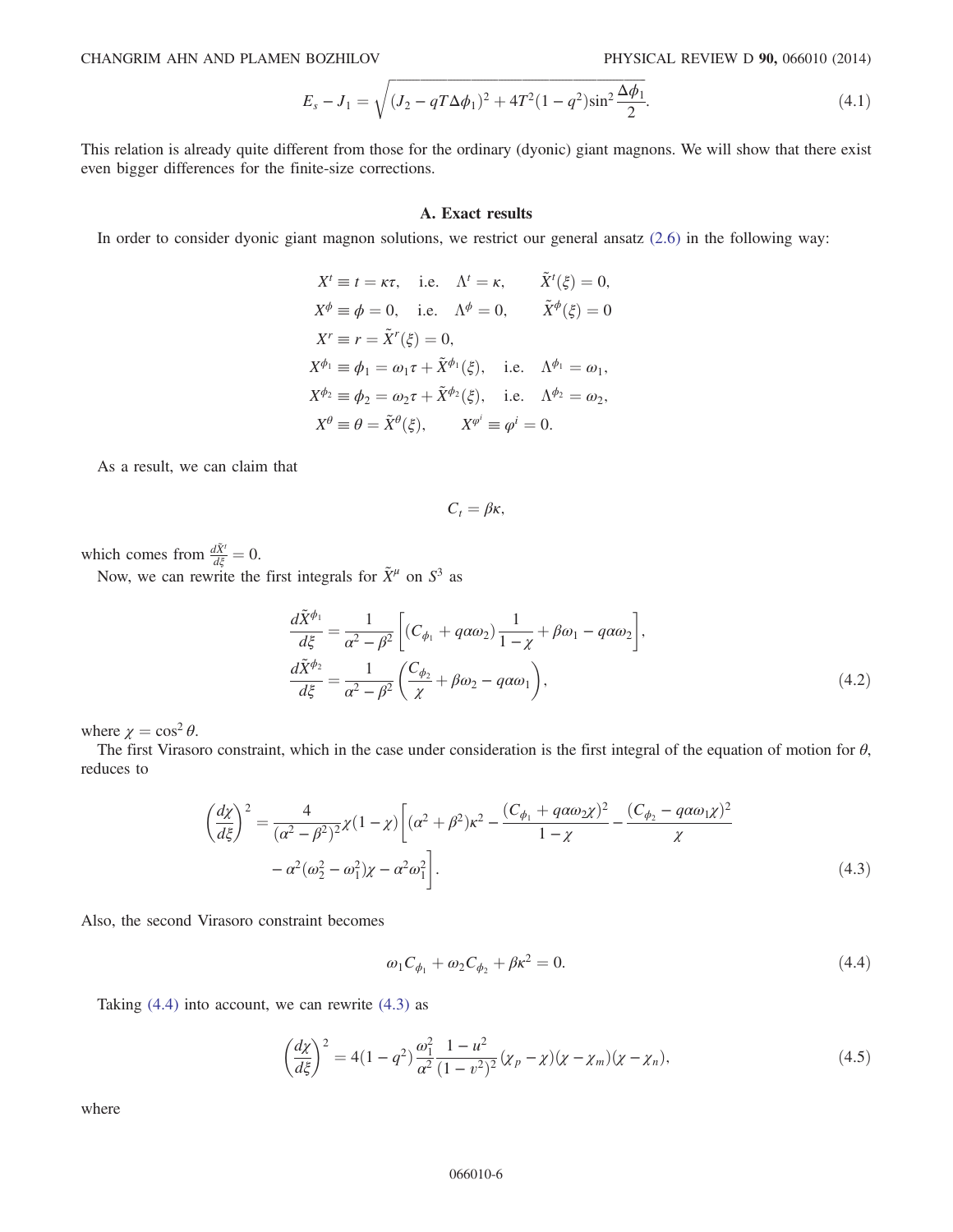$$
\chi_p + \chi_m + \chi_n = \frac{-(v^2W + (W + u^2 - 2 + q^2)) + 2q(uvW + K(1 - u^2))}{(1 - q^2)(1 - u^2)},
$$
  
\n
$$
\chi_p \chi_m + \chi_p \chi_n + \chi_m \chi_n = -\frac{(1 + v^2)W + K^2 - (vW - uK)^2 - 1 + 2qK}{(1 - q^2)(1 - u^2)},
$$
  
\n
$$
\chi_p \chi_m \chi_n = -\frac{K^2}{(1 - q^2)(1 - u^2)},
$$
\n(4.6)

and we introduced the notations,

$$
v = -\frac{\beta}{\alpha}
$$
,  $u = \frac{\omega_2}{\omega_1}$ ,  $W = \left(\frac{\kappa}{\omega_1}\right)^2$ ,  $K = \frac{C_{\phi_2}}{\alpha \omega_1}$ .

<span id="page-6-0"></span>This leads to

$$
d\xi = \frac{\alpha}{2\omega_1} \frac{1 - v^2}{\sqrt{(1 - q^2)(1 - u^2)}} \frac{dy}{\sqrt{(x_p - \chi)(\chi - \chi_m)(\chi - \chi_n)}}.
$$
(4.7)

Integrating [\(4.7\)](#page-6-0) and inverting  $\xi(\chi)$  to  $\chi(\xi) \equiv \cos^2[\theta(\xi)]$ , one finds the following explicit solution,

$$
\chi = (\chi_p - \chi_n) \mathbf{DN}^2 \left[ \frac{\sqrt{(1 - q^2)(1 - u^2)(\chi_p - \chi_n)}}{1 - v^2} \omega_1 (\sigma - v \tau), \frac{\chi_p - \chi_m}{\chi_p - \chi_n} \right] + \chi_n,
$$
(4.8)

where **DN** is one of the Jacobi elliptic functions.

Next, we integrate [\(4.2\)](#page-5-2), and according to our ansatz, obtain that the solutions for the isometric angles on  $S<sup>3</sup>$  are given by

$$
\phi_1 = \omega_1 \tau + \frac{2}{\sqrt{(1-q^2)(1-u^2)(\chi_p - \chi_n)}} \left[ \frac{vW - Ku + qu}{1 - \chi_p} \Pi \left( \arcsin \sqrt{\frac{\chi_p - \chi}{\chi_p - \chi_m}}, -\frac{\chi_p - \chi_m}{1 - \chi_p}, \frac{\chi_p - \chi_m}{\chi_p - \chi_n} \right) - (v + qu)\mathbf{F} \left( \arcsin \sqrt{\frac{\chi_p - \chi}{\chi_p - \chi_m}}, \frac{\chi_p - \chi_m}{\chi_p - \chi_n} \right) \right]
$$
\n
$$
\phi_2 = \omega_2 \tau + \frac{2}{\sqrt{(1-q^2)(1-u^2)(\chi_p - \chi_n)}} \left[ \frac{K}{\chi_p} \Pi \left( \arcsin \sqrt{\frac{\chi_p - \chi}{\chi_p - \chi_m}}, 1 - \frac{\chi_m}{\chi_p}, \frac{\chi_p - \chi_m}{\chi_p - \chi_n} \right) \right]
$$
\n(4.9)

$$
-(uv+q)\mathbf{F}\left(\arcsin\sqrt{\frac{\chi_p-\chi}{\chi_p-\chi_m}},\frac{\chi_p-\chi_m}{\chi_p-\chi_n}\right)\right],
$$
\n(4.10)

where F and Π are the incomplete elliptic integrals of the first and third kind.

<span id="page-6-2"></span><span id="page-6-1"></span>By using [\(4.7\)](#page-6-0), one can find also the conserved quantities, namely, the string energy  $E_s$  and the two angular momenta  $J_1, J_2,$ 

$$
E_s = 2T \frac{(1 - v^2)\sqrt{W}}{\sqrt{(1 - q^2)(1 - u^2)(\chi_p - \chi_n)}} \mathbf{K}(1 - \epsilon),
$$
\n(4.11)

<span id="page-6-3"></span>
$$
J_1 = \frac{2T}{\sqrt{(1-q^2)(1-u^2)(\chi_p - \chi_n)}} \{ [1-v^2W + K(uv - q)]\mathbf{K}(1-\epsilon) - (1-q^2)[\chi_n\mathbf{K}(1-\epsilon) + (\chi_p - \chi_n)\mathbf{E}(1-\epsilon)] \},
$$
\n(4.12)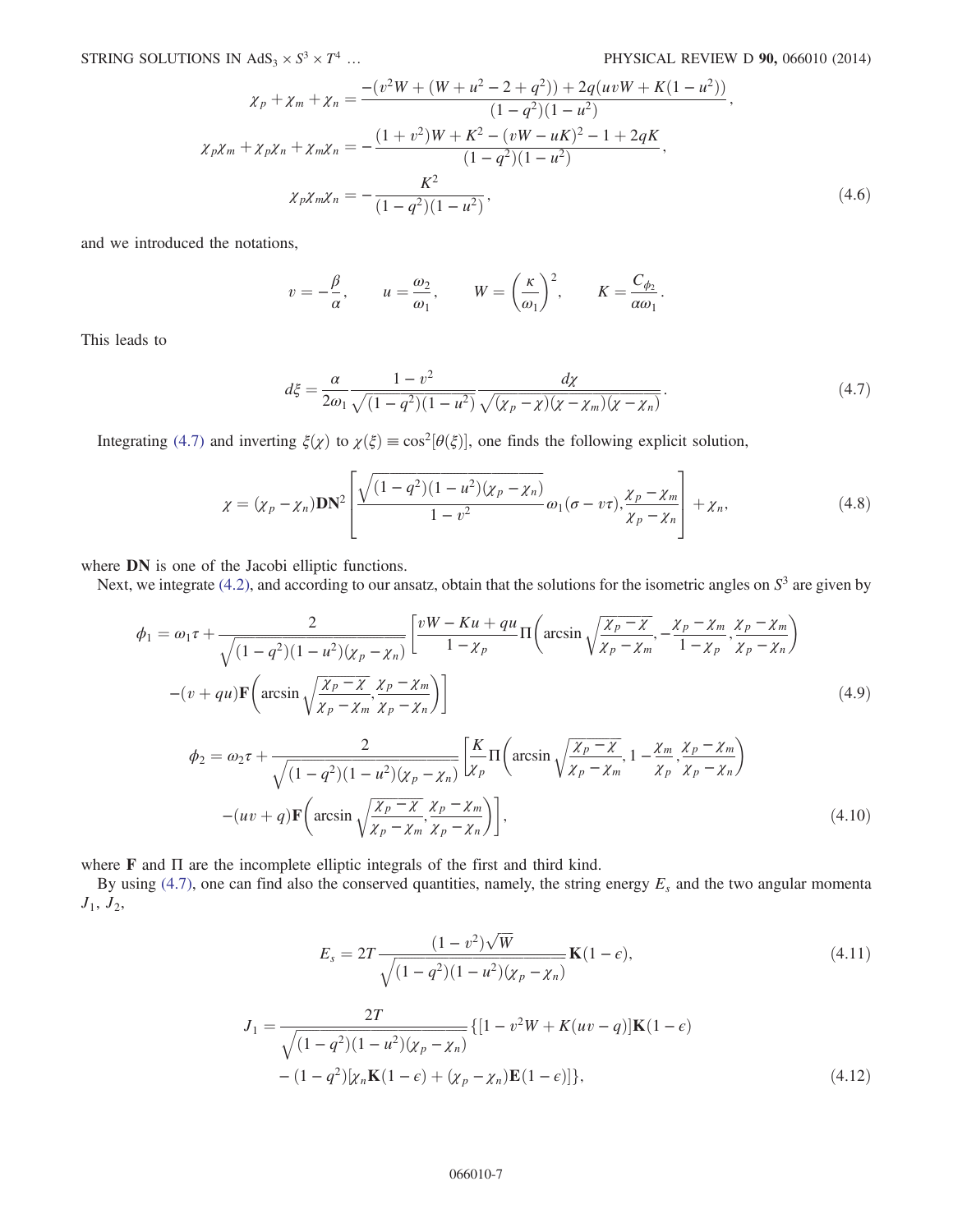$$
J_2 = \frac{2T}{\sqrt{(1 - q^2)(1 - u^2)(\chi_p - \chi_n)}} \left\{ (1 - q^2)u[\chi_n \mathbf{K}(1 - \epsilon) + (\chi_p - \chi_n)\mathbf{E}(1 - \epsilon)] - [Kv + q(vW - Ku) + q^2u]\mathbf{K}(1 - \epsilon) + q\frac{vW - Ku + qu}{1 - \chi_p}\Pi\left(-\frac{\chi_p - \chi_n}{1 - \chi_p}(1 - \epsilon), 1 - \epsilon\right) \right\},
$$
(4.13)

<span id="page-7-0"></span>where K, E and  $\Pi$  are the complete elliptic integrals of the first, second and third kind, and  $\epsilon$  is defined as

$$
\epsilon = \frac{\chi_m - \chi_n}{\chi_p - \chi_n}.\tag{4.14}
$$

We will need also the expression for the angular difference  $\Delta \phi_1$ , which is found to be

$$
\Delta \phi_1 = \frac{2}{\sqrt{(1-q^2)(1-u^2)(\chi_p - \chi_n)}} \left[ \frac{vW - Ku + qu}{1-\chi_p} \Pi \left( -\frac{\chi_p - \chi_n}{1-\chi_p} (1-\epsilon), 1-\epsilon \right) - (v+qu)\mathbf{K}(1-\epsilon) \right]. \tag{4.15}
$$

<span id="page-7-3"></span>The expressions [\(4.11\),](#page-6-1) [\(4.12\)](#page-6-2), [\(4.13\),](#page-6-3) [\(4.15\)](#page-7-0) are for the finite-size dyonic strings living in the  $R_t \times S^3$  subspace of AdS<sub>3</sub>  $\times$  S<sup>3</sup>  $\times$  T<sup>4</sup>.

### B. Leading finite-size effect on the dispersion relation

<span id="page-7-1"></span>In order to find the leading finite-size effect on the dispersion relation, we have to consider the limit  $\epsilon \to 0$ , since  $\epsilon = 0$ corresponds to the infinite-size case. In this subsection we restrict ourselves to the particular case when  $\chi_n = K = 0^3$ . Then<br>the third equation in (4.6) is satisfied identically while the other two simplify to the third equation in [\(4.6\)](#page-5-3) is satisfied identically, while the other two simplify to

$$
\chi_p + \chi_m = \frac{2 - (1 + v^2)W - u^2 - 2q(uvW + \frac{q}{2})}{(1 - q^2)(1 - u^2)},
$$
  
\n
$$
\chi_p \chi_m = \frac{(1 - W)(1 - v^2W)}{(1 - q^2)(1 - u^2)},
$$
\n(4.16)

<span id="page-7-4"></span><span id="page-7-2"></span>and  $\epsilon$  becomes

$$
\epsilon = \frac{\chi_m}{\chi_p}.\tag{4.17}
$$

The relevant expansions of the parameters are

$$
\begin{aligned}\n\chi_p &= \chi_{p0} + (\chi_{p1} + \chi_{p2} \log(\epsilon))\epsilon, & W &= 1 + W_1\epsilon, \\
v &= v_0 + (v_1 + v_2 \log(\epsilon))\epsilon, & u &= u_0 + (u_1 + u_2 \log(\epsilon))\epsilon.\n\end{aligned}\n\tag{4.18}
$$

Replacing [\(4.17\),](#page-7-1) [\(4.18\)](#page-7-2) into [\(4.16\),](#page-7-3) one finds the following solutions in the small  $\epsilon$  limit,

 $3$ As we will see later on, this choice allows us to reproduce the dispersion relation in the infinite volume limit [\[25\].](#page-14-1)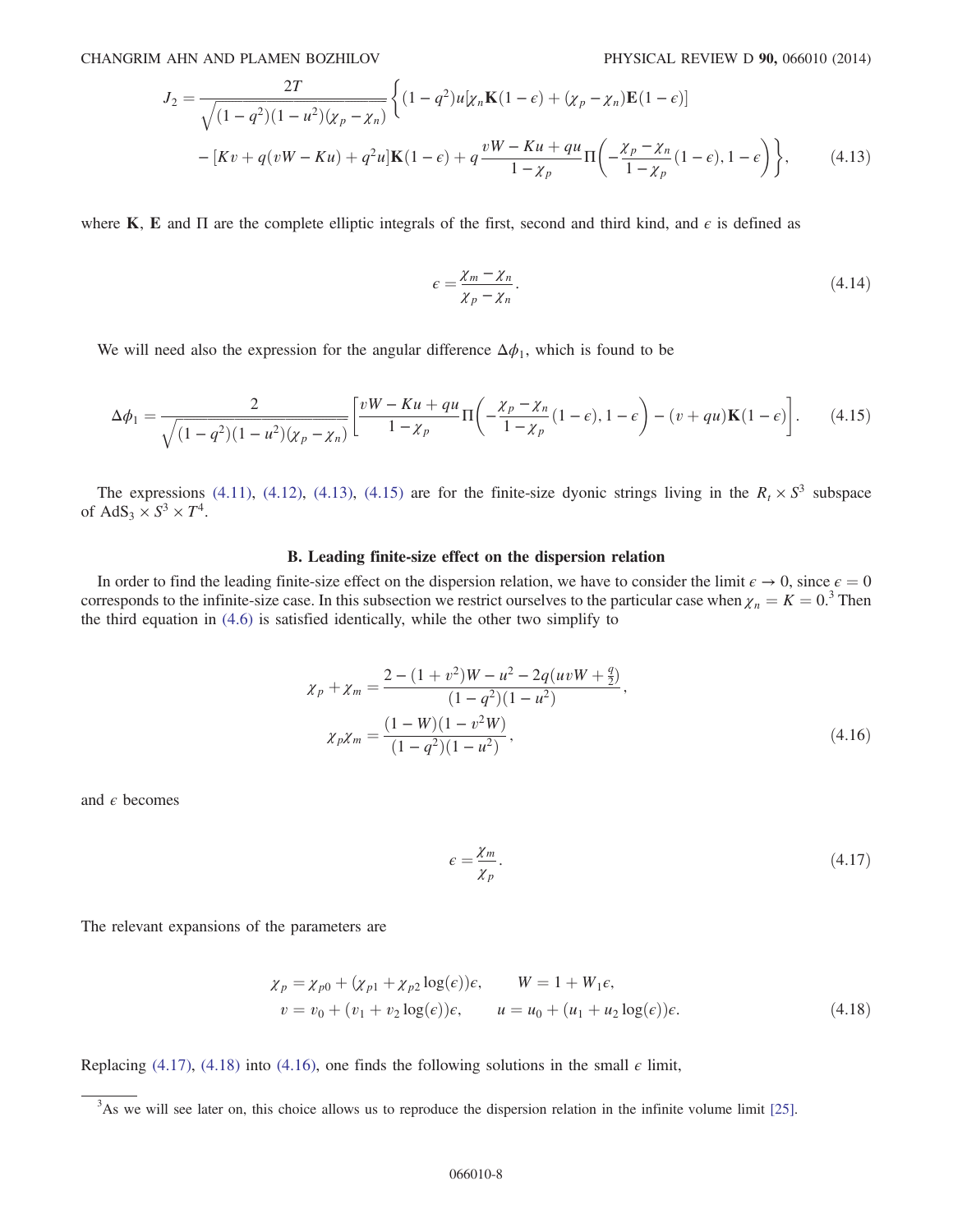$$
\chi_{p0} = \frac{1 - v_0^2 - u_0^2 - 2q(u_0v_0 + \frac{q}{2})}{(1 - q^2)(1 - u_0^2)},
$$
\n
$$
\chi_{p1} = -\frac{v_0 + qu_0}{(1 - q^2)^2(1 - v_0^2)(1 - u_0^2)^2} \left[ \left(1 - v_0^2 - u_0^2 - 2q\left(u_0v_0 + \frac{q}{2}\right)\right) (v_0^3 + qu_0(1 + 3v_0^2) - v_0(1 - 2u_0^2 - 2q^2))\right.
$$
\n
$$
+ 2(1 - q^2)(1 - v_0^2)((1 - u_0^2)v_1 + (u_0v_0 + q)u_1) \right]
$$
\n
$$
\chi_{p2} = -\frac{2(v_0 + qu_0)((1 - u_0^2)v_2 + (u_0v_0 + q)u_2)}{(1 - q^2)(1 - u_0^2)^2}
$$
\n
$$
W_1 = -\frac{(1 - v_0^2 - u_0^2 - 2q(u_0v_0 + \frac{q}{2}))^2}{(1 - q^2)(1 - u_0^2)(1 - v_0^2)}.
$$
\n(4.19)

The coefficients in the expansions of v and u will be obtained by imposing the conditions that  $J_2$  and  $\Delta\phi_1$  do not depend on  $\epsilon$ , as in the cases without the B-field (AdS<sub>5</sub>  $\times$  S<sup>5</sup> and AdS<sub>4</sub>  $\times$  CP<sup>3</sup>) and their TsT deformations, where the B-field is nonzero but its contribution is different.

<span id="page-8-4"></span><span id="page-8-3"></span>Expanding [\(4.13\)](#page-6-3) and [\(4.15\)](#page-7-0) to the leading order in  $\epsilon$  (now  $\chi_n = K = 0$ ), one finds that on the solutions [\(4.19\),](#page-7-4)

$$
J_2 = 2T \left( \frac{u_0 \sqrt{1 - u_0^2 - v_0^2 - 2q(u_0 v_0 + \frac{q}{2})}}{1 - u_0^2} + q \arcsin \sqrt{\frac{1 - u_0^2 - v_0^2 - 2q(u_0 v_0 + \frac{q}{2})}{(1 - q^2)(1 - u_0^2)}} \right),
$$
(4.20)

$$
\Delta \phi_1 = 2 \arcsin \sqrt{\frac{1 - u_0^2 - v_0^2 - 2q(u_0 v_0 + \frac{q}{2})}{(1 - q^2)(1 - u_0^2)}},\tag{4.21}
$$

<span id="page-8-0"></span>
$$
u_1 = \frac{1 - u_0^2 - v_0^2 - 2q(u_0v_0 + \frac{q}{2})}{4(1 - q^2)(1 - u_0^2)} [u_0(1 - \log 16 - v_0^2(1 + \log 16)) - 2qv_0 \log 16)],
$$
\n(4.22)

$$
v_1 = \frac{1 - u_0^2 - v_0^2 - 2q(u_0v_0 + \frac{q}{2})}{4(1 - q^2)(1 - u_0^2)(1 - v_0^2)} [v_0((1 - 4q^2)(1 - \log 16) - u_0^2(5 - \log 4096))
$$
  

$$
-v_0^3(1 - \log 16 - u_0^2(1 + \log 16)) - 4qu_0(1 - \log 4 + v_0^2(1 - \log 64))],
$$
 (4.23)

$$
u_2 = \frac{(u_0(1+v_0^2) + 2qv_0)(1-u_0^2 - v_0^2 - 2q(u_0v_0 + \frac{q}{2}))}{4(1-q^2)(1-v_0^2)},
$$
\n(4.24)

$$
v_2 = \frac{1 - u_0^2 - v_0^2 - 2q(u_0v_0 + \frac{q}{2})}{4(1 - q^2)(1 - u_0^2)(1 - v_0^2)} [v_0(1 - v_0^2 - u_0^2(3 + v_0^2)) - 2q(u_0(1 + 3v_0^2) + 2qv_0)].
$$
\n(4.25)

<span id="page-8-2"></span><span id="page-8-1"></span>Now, let us turn to the energy-charge relation. Expanding [\(4.11\)](#page-6-1) and [\(4.12\)](#page-6-2) in  $\epsilon$  and taking into account the solutions [\(4.19\)](#page-7-4), [\(4.22\)](#page-8-0)–[\(4.25\),](#page-8-1) we obtain

$$
E_s - J_1 = 2T \frac{\sqrt{1 - u_0^2 - v_0^2 - 2q(u_0v_0 + \frac{q}{2})}}{1 - u_0^2} \left(1 - \frac{1 - u_0^2 - v_0^2 - 2q(u_0v_0 + \frac{q}{2})}{4(1 - q^2)} \epsilon\right).
$$
(4.26)

<span id="page-8-6"></span>The expression for  $\epsilon$  can be found from the expansion of  $J_1$ . To the leading order, it is given by

$$
\epsilon = 16 \exp\left[-\frac{J_1}{T} \frac{\sqrt{1 - u_0^2 - v_0^2 - 2q(u_0v_0 + \frac{q}{2})}}{1 - v_0^2} - 2 \frac{1 - u_0^2 - v_0^2 - 2q(u_0v_0 + \frac{q}{2})}{(1 - v_0^2)(1 - u_0^2)}\right].
$$
\n(4.27)

<span id="page-8-5"></span>Next, we would like to express the right-hand side of [\(4.26\)](#page-8-2) in terms of  $J_2$  and  $\Delta\phi_1$ . To this end, we solve [\(4.20\),](#page-8-3) [\(4.21\)](#page-8-4) with respect to  $u_0$ ,  $v_0$ . The result is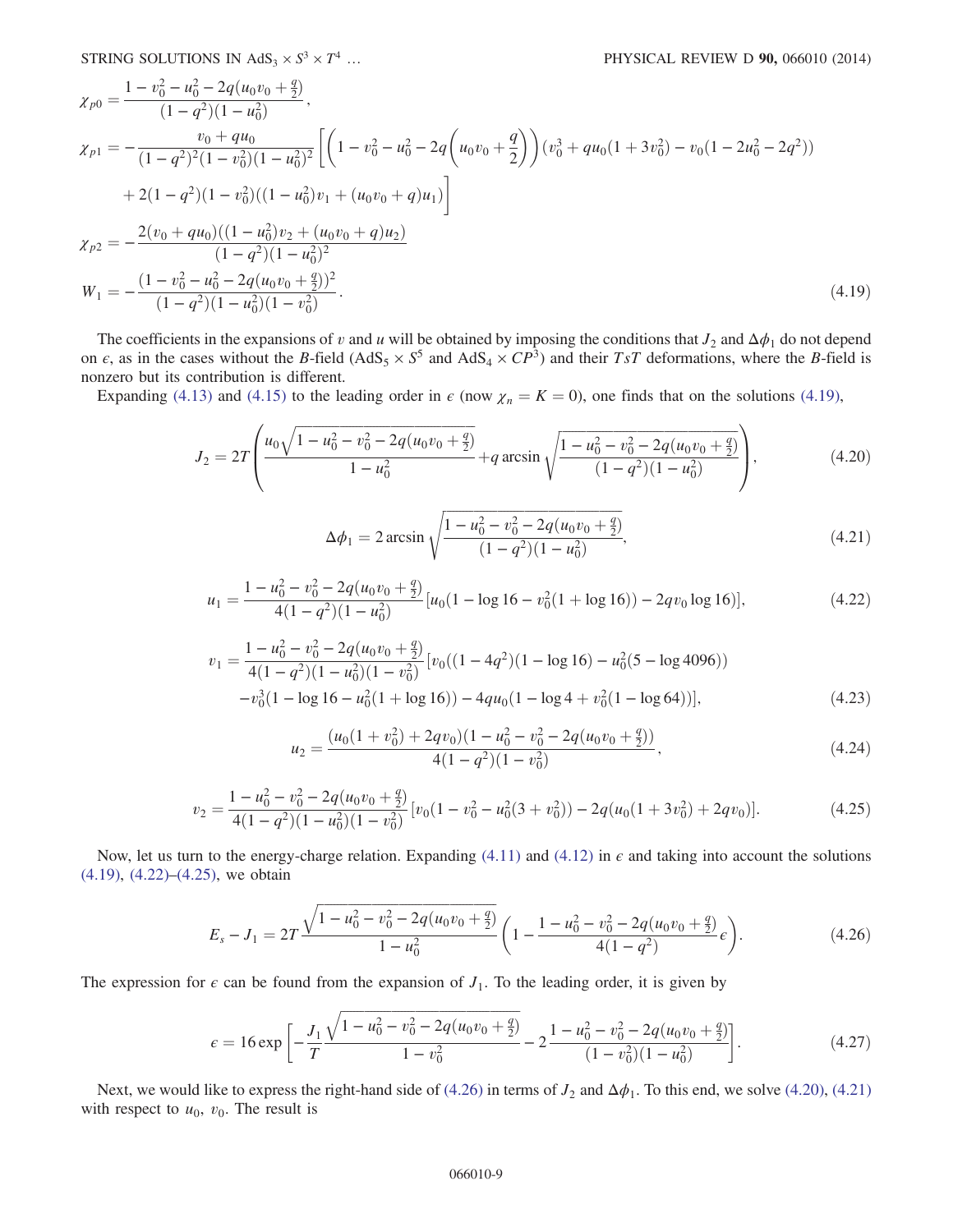$$
u_0 = \frac{J_2 - qT\Delta\phi_1}{\sqrt{(J_2 - qT\Delta\phi_1)^2 + 4(1 - q^2)T^2\sin^2\frac{\Delta\phi_1}{2}}},\tag{4.28}
$$

$$
v_0 = \frac{T(1-q^2)\sin\Delta\phi_1 - q(J-qT\Delta\phi_1)}{\sqrt{(J_2 - qT\Delta\phi_1)^2 + 4(1-q^2)T^2\sin^2\frac{\Delta\phi_1}{2}}}.
$$
\n(4.29)

<span id="page-9-2"></span><span id="page-9-1"></span>Replacing [\(4.28\)](#page-8-5), [\(4.29\)](#page-9-1) into [\(4.26\)](#page-8-2), [\(4.27\),](#page-8-6) one finds

$$
E_s - J_1 = \sqrt{(J_2 - qT\Delta\phi_1)^2 + 4(1 - q^2)T^2\sin^2\frac{\Delta\phi_1}{2}} \left(1 - \frac{(1 - q^2)T^2\sin^4\frac{\Delta\phi_1}{2}}{(J_2 - qT\Delta\phi_1)^2 + 4(1 - q^2)T^2\sin^2\frac{\Delta\phi_1}{2}}\epsilon\right),\tag{4.30}
$$

<span id="page-9-3"></span>where

$$
\epsilon = 16e^{-\frac{2(J_1 + \sqrt{(J_2 - qT\Delta\phi_1)^2 + 4(1-q^2)T^2\sin^2\frac{\Delta\phi_1}{2})}\sqrt{(J_2 - qT\Delta\phi_1)^2 + 4(1-q^2)T^2\sin^2\frac{\Delta\phi_1}{2}\sin^2\frac{\Delta\phi_1}{2}}}}{(J_2 - qT\Delta\phi_1)^2 + 4T^2\sin^4\frac{\Delta\phi_1}{2} + 2qT\sin\Delta\phi_1((J_2 - qT\Delta\phi_1) + \frac{q}{2}T\sin\Delta\phi_1)}.
$$
\n(4.31)

Our result<sup>4</sup> matches with that of [\[25\]](#page-14-1) in [\(4.1\)](#page-4-1) when we take the  $\epsilon \to 0$  limit by sending  $J_1 \to \infty$ . This dispersion relation is different from the ordinary giant magnon.

The dispersion relation for the ordinary giant magnon with one nonzero angular momentum cam be obtained by setting  $J_2 = 1$  and taking the limit  $T \to \infty$ . To take into account the *leading* finite-size effect only, we restrict ourselves to the case when  $\frac{J_1}{T}$  >> 1. The result is the following:

$$
E_s - J_1 = T \sqrt{p^2 q^2 + 4(1 - q^2) \sin^2 \frac{p}{2}} \left( 1 - \frac{(1 - q^2) \sin^4 \frac{p}{2}}{p^2 q^2 + 4(1 - q^2) \sin^2 \frac{p}{2}} \epsilon \right),
$$
\n(4.32)

where

$$
\epsilon = 16 \exp \left[ \frac{-2}{q^2 (p - \sin p)^2 + 4 \sin^4 \frac{p}{2}} \left( \frac{J_1}{T} + \sqrt{p^2 q^2 + 4(1 - q^2) \sin^2 \frac{p}{2}} \right) \sqrt{p^2 q^2 + 4(1 - q^2) \sin^2 \frac{p}{2}} \sin^2 \frac{p}{2} \right].
$$

T

#### V. CONCLUDING REMARKS

<span id="page-9-0"></span>Here we presented an approach to string dynamics in curved backgrounds with a nonzero 2-form B-field, which allows us to find the first integrals for the string coordinates along the isometric directions of the background and the corresponding conserved charges. This leads to dimensional reduction of the problem. It remains to solve the equations of motion for the nonisometric string coordinates and the Virasoro constraints. This can be done for fixed background fields. As an example we have considered string dynamics on AdS<sub>3</sub>  $\times$  S<sup>3</sup>  $\times$  T<sup>4</sup>. We succeeded to find all solutions of the string equations of motion for this case, and to reduce the Virasoro constraints to algebraic relations among the embedding parameters and the integration constants. The resulting family of string configurations may have very different properties for different values of the parameters involved. That is why, we concentrated on the finite-size dyonic giant magnon solutions in this background. We have shown that the finite-size dispersion relation of (dyonic) giant magnon solution in this background is different from the analogous ones in AdS<sub>5</sub> ×  $S^5$ , AdS<sub>4</sub> ×  $CP^3$  and their  $\gamma$  deformations.

Our results on the leading finite-size correction to the dispersion relation can provide an important check for the exact integrability conjecture and S-matrix elements based on it. We will report on this soon. Another possible direction of further investigation is to consider strings moving in AdS<sub>3</sub> ×  $S^3$  ×  $S^3$  ×  $S^1$  which has smaller set of isometric coordinates, hence, needs to solve more nontrivial equations of motion.

## ACKNOWLEDGMENTS

We would like to thank A.A. Tseytlin for providing the useful information. This work was supported in part by the Research Fund No. 1-2010-2469-001 by Ewha Womans University (CA) and the Brain Pool Program (131S-1-3-0534) from the MSIP Ministry of Science, Ict and future planning.

 ${}^{4}$ Equations [\(4.30\)](#page-9-2) and [\(4.31\)](#page-9-3) have been confirmed by an independent analysis based on the algebraic curve method [\[24\]](#page-14-5) after our result appeared.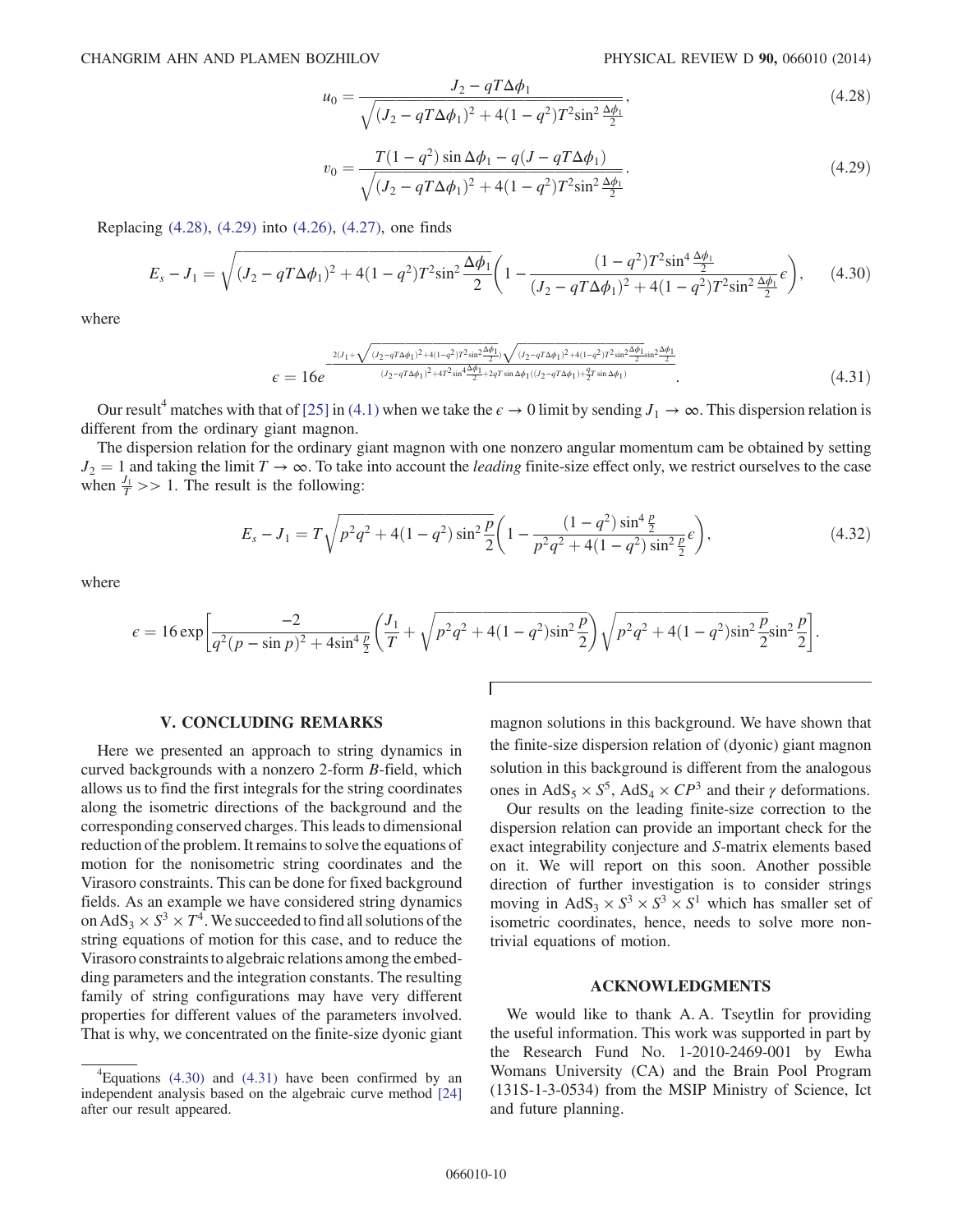# APPENDIX: EXPLICIT EXACT SOLUTIONS IN  $AdS_3 \times S^3 \times T^4$  with NS-NS B-FIELD

<span id="page-10-0"></span>Let us start with the solutions for the string coordinates in  $AdS_3$  subspace. By using [\(2.17\)](#page-2-2), [\(3.1\)](#page-3-3) and [\(3.2\)](#page-3-4), one can find that the scalar potential  $U_r$  in [\(3.4\)](#page-3-1) is given by

$$
U_r(r) = \frac{1}{2(\alpha^2 - \beta^2)} \left[ (\alpha \Lambda^{\phi})^2 r^2 - (\alpha \Lambda^t)^2 (1 + r^2) + \frac{(C_{\phi} + q\alpha \Lambda^t r^2)^2}{r^2} - \frac{(C_t - q\alpha \Lambda^{\phi} r^2)^2}{1 + r^2} \right].
$$
 (A1)

After introducing the variable

$$
y = r^2,\tag{A2}
$$

<span id="page-10-1"></span>and replacing [\(A1\)](#page-10-0) into [\(3.6\),](#page-3-5) one can rewrite it in the following form,

$$
d\xi = \frac{\alpha^2 - \beta^2}{2\alpha\sqrt{(1 - q^2)[(\Lambda^{\phi})^2 - (\Lambda^{\prime})^2]}} \frac{dy}{\sqrt{(y_p - y)(y - y_m)(y - y_n)}},
$$
(A3)

where

$$
0 \le y_m < y < y_p, \qquad y_n < 0,
$$

and  $y_p$ ,  $y_m$ ,  $y_n$  satisfy the relations

$$
y_p + y_m + y_n = \frac{1}{\alpha^2 (1 - q^2) [(\Lambda^{\phi})^2 - (\Lambda^t)^2]} [C_r (\alpha^2 - \beta^2) - \alpha (\alpha (\Lambda^{\phi})^2 - 2\alpha (\Lambda^t)^2) + 2q (C_{\phi} \Lambda^t + C_t \Lambda^{\phi}) + q^2 \alpha (\Lambda^t)^2],
$$
  
\n
$$
y_p y_m + y_p y_n + y_m y_n = -\frac{1}{\alpha^2 (1 - q^2) [(\Lambda^{\phi})^2 - (\Lambda^t)^2]} [C_r (\alpha^2 - \beta^2) + C_t^2 - C_{\phi}^2 + \alpha^2 (\Lambda^t)^2 - 2q \alpha C_{\phi} \Lambda^t],
$$
  
\n
$$
y_p y_m y_n = -\frac{C_{\phi}^2}{\alpha^2 (1 - q^2) [(\Lambda^{\phi})^2 - (\Lambda^t)^2]}.
$$
\n(A4)

<span id="page-10-2"></span>Integrating [\(A3\)](#page-10-1) and inverting

$$
\xi(y) = \frac{\alpha^2 - \beta^2}{\alpha \sqrt{(1 - q^2)[(\Lambda^{\phi})^2 - (\Lambda^{\prime})^2](y_p - y_n)}} \mathbf{F}\left(\arcsin\sqrt{\frac{y_p - y}{y_p - y_m}}, \frac{y_p - y_m}{y_p - y_n}\right)
$$

to  $y(\xi)$ , one finds the following solution,

$$
y(\xi) = (y_p - y_n) \mathbf{DN}^2 \left[ \frac{\alpha \sqrt{(1 - q^2) [(\Lambda^\phi)^2 - (\Lambda^\prime)^2] (y_p - y_n)}}{\alpha^2 - \beta^2} \xi, \frac{y_p - y_m}{y_p - y_n} \right] + y_n,
$$
(A5)

where **F** is the incomplete elliptic integral of the first kind and **DN** is one of the Jacobi elliptic functions.

Next, we will compute  $\tilde{X}^t(\xi)$  and  $\tilde{X}^{\phi}(\xi)$  entering [\(3.3\)](#page-3-6). Integrating

$$
\frac{d\tilde{X}^t}{d\xi} = \frac{1}{\alpha^2 - \beta^2} \left[ \beta \Lambda^t + q \alpha \Lambda^{\phi} - (C_t + q \alpha \Lambda^{\phi}) \frac{1}{1+y} \right],
$$
  

$$
\frac{d\tilde{X}^{\phi}}{d\xi} = \frac{1}{\alpha^2 - \beta^2} \left( \beta \Lambda^{\phi} + q \alpha \Lambda^t + \frac{C_{\phi}}{y} \right),
$$

and using [\(A5\),](#page-10-2) we obtain the following solutions for the string coordinates t,  $\phi$ , in accordance with our ansatz: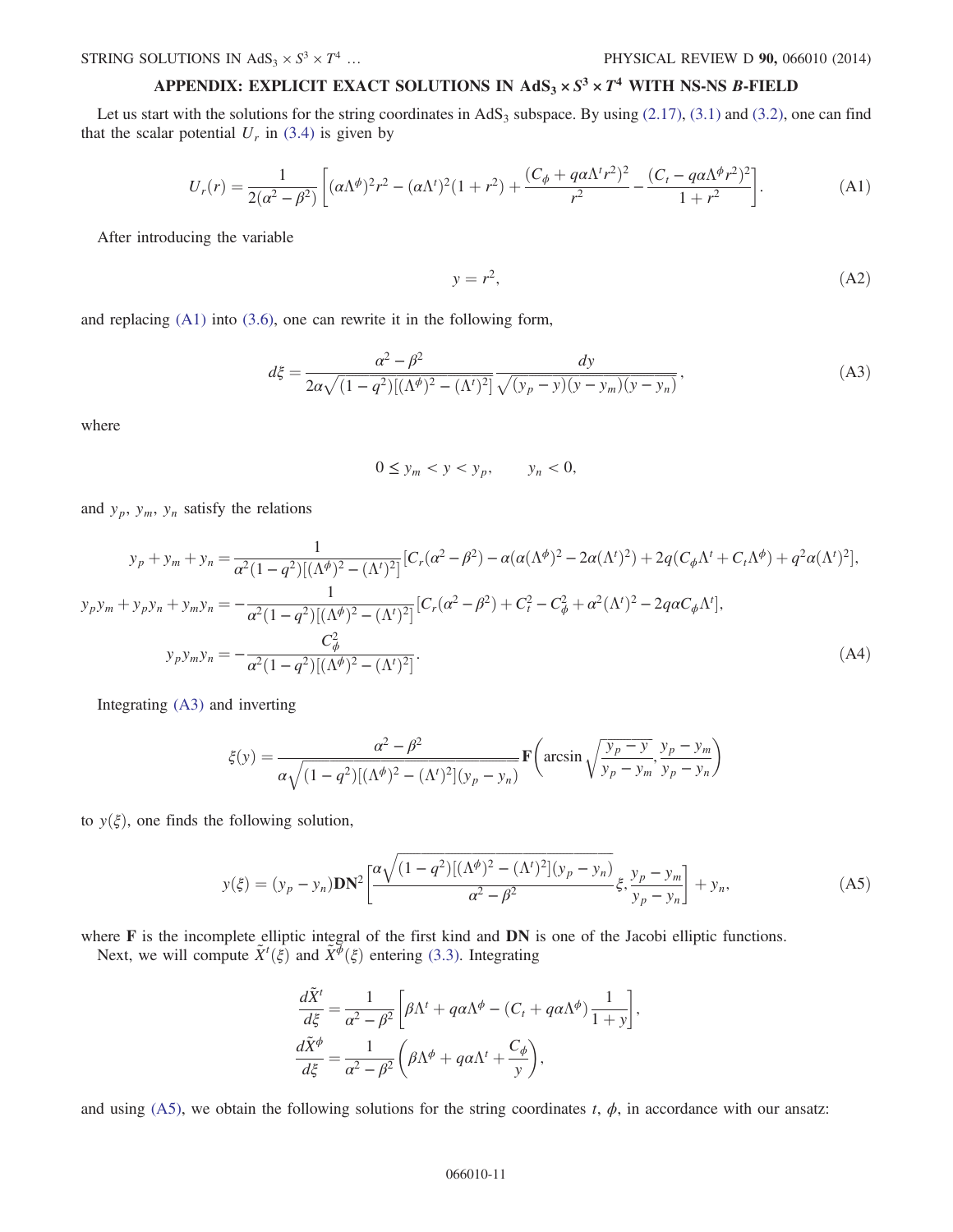$$
t(\tau,\sigma) = \Lambda^t \tau + \frac{1}{\alpha \sqrt{(1-q^2)[(\Lambda^{\phi})^2 - (\Lambda^t)^2](y_p - y_n)}} \left[ (\beta \Lambda^t + q \alpha \Lambda^{\phi}) \mathbf{F} \left( \arcsin \sqrt{\frac{y_p - y}{y_p - y_m}}, \frac{y_p - y_m}{y_p - y_n} \right) - \frac{C_t + q \alpha \Lambda^{\phi}}{1 + y_p} \Pi \left( \arcsin \sqrt{\frac{y_p - y}{y_p - y_m}}, \frac{y_p - y_m}{1 + y_p}, \frac{y_p - y_m}{y_p - y_n} \right) \right]
$$
(A6)

$$
\phi(\tau,\sigma) = \Lambda^{\phi}\tau + \frac{1}{\alpha\sqrt{(1-q^2)[(\Lambda^{\phi})^2 - (\Lambda^{\prime})^2](y_p - y_n)}} \left[ (\beta\Lambda^{\phi} + q\alpha\Lambda^{\prime})\mathbf{F} \left( \arcsin \sqrt{\frac{y_p - y}{y_p - y_m}}, \frac{y_p - y_m}{y_p - y_n} \right) + \frac{C_{\phi}}{y_p} \Pi \left( \arcsin \sqrt{\frac{y_p - y}{y_p - y_m}}, \frac{y_p - y_m}{y_p - y_n}, \frac{y_p - y_m}{y_p - y_n} \right) \right],
$$
\n(A7)

where Π is the incomplete elliptic integral of the third kind.

Let us compute now the string energy and spin on the solutions found. Starting from  $(3.8)$ ,  $(3.9)$ , we obtain

$$
E_s = \frac{2T}{\sqrt{(1-q^2)[(\Lambda^\phi)^2 - (\Lambda^\prime)^2](y_p - y_n)}} \left[ \left( \Lambda^\prime - \frac{\beta}{\alpha^2} C_t - q \frac{C_\phi}{\alpha} \right) \mathbf{K} \left( 1 - \frac{y_m - y_n}{y_p - y_n} \right) + (1-q^2) \Lambda^\prime \left( y_n \mathbf{K} \left( 1 - \frac{y_m - y_n}{y_p - y_n} \right) + (y_p - y_n) \mathbf{E} \left( 1 - \frac{y_m - y_n}{y_p - y_n} \right) \right) \right],
$$
\n(A8)

$$
S = \frac{2T}{\sqrt{(1-q^2)[(\Lambda^{\phi})^2 - (\Lambda^{\prime})^2](y_p - y_n)}} \left[ \left( \frac{\beta}{\alpha^2} C_{\phi} + q \frac{C_t}{\alpha} + \Lambda^{\phi} q^2 \right) \mathbf{K} \left( 1 - \frac{y_m - y_n}{y_p - y_n} \right) \right. \\
\left. + (1-q^2)\Lambda^{\phi} \left( y_n \mathbf{K} \left( 1 - \frac{y_m - y_n}{y_p - y_n} \right) + (y_p - y_n) \mathbf{E} \left( 1 - \frac{y_m - y_n}{y_p - y_n} \right) \right) - \frac{q \frac{C_t}{\alpha} + q^2 \Lambda^{\phi}}{1 + y_p} \Pi \left( \frac{y_p - y_m}{1 + y_p}, 1 - \frac{y_m - y_n}{y_p - y_n} \right) \right], \quad (A9)
$$

<span id="page-11-0"></span>where K, E and Π are the complete elliptic integrals of the first, second and third kind.

Now we turn to the  $S^3$  subspace. By using [\(2.17\)](#page-2-2), [\(3.1\)](#page-3-3) and [\(3.2\)](#page-3-4), one can show that the scalar potential  $U_\theta$  in [\(3.6\)](#page-3-5) can be written as

$$
U_{\theta}(\theta) = \frac{1}{2(\alpha^2 - \beta^2)} \left[ \frac{(C_{\phi_2} - q\alpha \Lambda^{\phi_1} \chi)^2}{\chi} + \frac{(C_{\phi_1} + q\alpha \Lambda^{\phi_2} \chi)^2}{1 - \chi} + \alpha^2 (\Lambda^{\phi_2})^2 \chi + \alpha^2 (\Lambda^{\phi_1})^2 (1 - \chi) \right],
$$
(A10)

<span id="page-11-1"></span>where we introduced the notation

$$
\chi \equiv \cos^2 \theta. \tag{A11}
$$

Replacing [\(A10\)](#page-11-0) in [\(3.6\),](#page-3-5) one can see that it can be written in the form

$$
d\xi = \frac{\alpha^2 - \beta^2}{2\alpha\sqrt{(1 - q^2)((\Lambda^{\phi_1})^2 - (\Lambda^{\phi_2})^2)}} \frac{d\chi}{\sqrt{(\chi_p - \chi)(\chi - \chi_m)(\chi - \chi_n)}},
$$
(A12)

where

$$
0 \leq \chi_m < \chi < \chi_p \leq 1, \qquad \chi_n \leq 0,
$$

and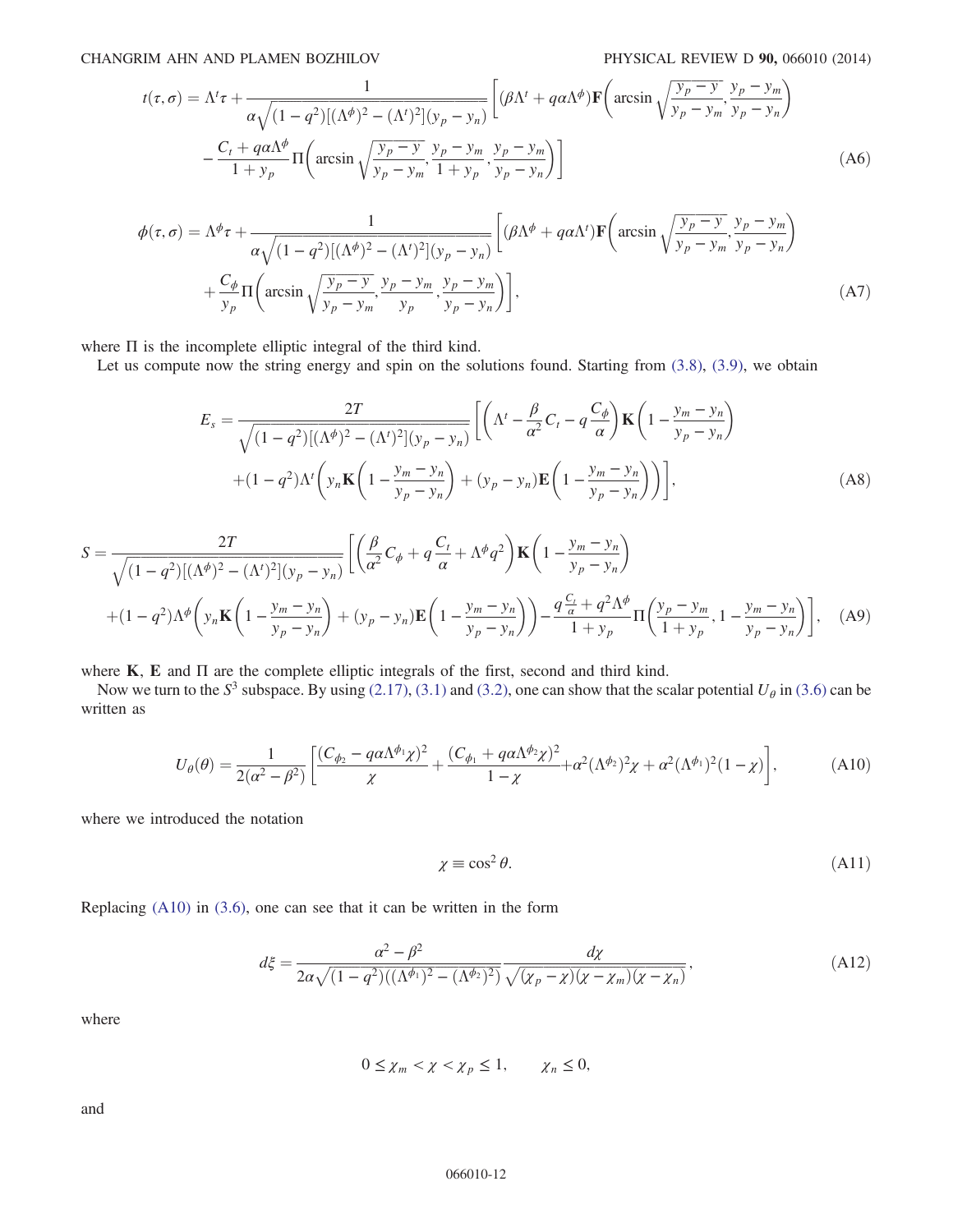$$
\chi_p + \chi_m + \chi_n = \frac{1}{\alpha^2 (1 - q^2)((\Lambda^{\phi_1})^2 - (\Lambda^{\phi_2})^2)} [-C_\theta(\alpha^2 - \beta^2) - (\alpha \Lambda^{\phi_2})^2 + (2 - q^2)(\alpha \Lambda^{\phi_1})^2
$$
  
\n
$$
-2qa(C_{\phi_2}\Lambda^{\phi_1} + C_{\phi_1}\Lambda^{\phi_2})],
$$
  
\n
$$
\chi_p \chi_m + \chi_p \chi_n + \chi_m \chi_n = \frac{1}{\alpha^2 (1 - q^2)((\Lambda^{\phi_1})^2 - (\Lambda^{\phi_2})^2)} [(\alpha \Lambda^{\phi_1})^2 + C_{\phi_1}^2 - C_{\phi_2}^2 - C_\theta(\alpha^2 - \beta^2) - 2qaC_{\phi_2}\Lambda^{\phi_1}],
$$
  
\n
$$
\chi_p \chi_m \chi_n = -\frac{(C_{\phi_2})^2}{\alpha^2 (1 - q^2)((\Lambda^{\phi_1})^2 - (\Lambda^{\phi_2})^2)}.
$$

Integrating [\(A12\)](#page-11-1), one finds the following solution for  $\chi$ :

$$
\chi(\xi) = (\chi_p - \chi_n) \mathbf{DN}^2 \left[ \frac{\alpha \sqrt{(1 - q^2)((\Lambda^{\phi_1})^2 - (\Lambda^{\phi_2})^2)(\chi_p - \chi_n)}}{\alpha^2 - \beta^2} \xi, \frac{\chi_p - \chi_m}{\chi_p - \chi_n} \right] + \chi_n.
$$
 (A13)

Now we are ready to find the "orbit"  $r = r(x)$ . Written in terms of y and x, it is given by

$$
y = (y_p - y_n)\mathbf{DN}^2 \left[ \frac{\sqrt{((\Lambda^\phi)^2 - (\Lambda^\prime)^2)(y_p - y_n)}}{\sqrt{((\Lambda^{\phi_1})^2 - (\Lambda^{\phi_2})^2)(\chi_p - \chi_n)}} \mathbf{F}\left(\arcsin\sqrt{\frac{\chi_p - \chi}{\chi_p - \chi_m}}, \frac{\chi_p - \chi_m}{\chi_p - \chi_n}\right), \frac{y_p - y_m}{y_p - y_n} \right] + y_n. \tag{A14}
$$

Next, we compute  $\tilde{X}^{\phi_1}(\xi)$  and  $\tilde{X}^{\phi_2}(\xi)$ . Replacing the results in our ansatz, we derive the following solutions for the isometric coordinates on  $S^3$ ,

$$
\phi_1 = \Lambda^{\phi_1} \tau + \frac{1}{\alpha \sqrt{(1 - q^2)((\Lambda^{\phi_1})^2 - (\Lambda^{\phi_2})^2)(\chi_p - \chi_n)}} \left[ (\beta \Lambda^{\phi_1} - q \alpha \Lambda^{\phi_2}) \mathbf{F} \left( \arcsin \sqrt{\frac{\chi_p - \chi}{\chi_p - \chi_m}}, \frac{\chi_p - \chi_m}{\chi_p - \chi_n} \right) \right]
$$
\n
$$
+ \frac{C_{\phi_1} + q \alpha \Lambda^{\phi_2}}{1 - \chi_p} \Pi \left( \arcsin \sqrt{\frac{\chi_p - \chi}{\chi_p - \chi_m}}, -\frac{\chi_p - \chi_m}{1 - \chi_p}, \frac{\chi_p - \chi_m}{\chi_p - \chi_n} \right) \right],
$$
\n(A15)

$$
\phi_2 = \Lambda^{\phi_2} \tau + \frac{1}{\alpha \sqrt{(1 - q^2)((\Lambda^{\phi_1})^2 - (\Lambda^{\phi_2})^2)(\chi_p - \chi_n)}} \left[ (\beta \Lambda^{\phi_2} - q \alpha \Lambda^{\phi_1}) \mathbf{F} \left( \arcsin \sqrt{\frac{\chi_p - \chi}{\chi_p - \chi_m}}, \frac{\chi_p - \chi_m}{\chi_p - \chi_n} \right) + \frac{C_{\phi_1}}{\chi_p} \Pi \left( \arcsin \sqrt{\frac{\chi_p - \chi}{\chi_p - \chi_m}}, 1 - \frac{\chi_m}{\chi_p}, \frac{\chi_p - \chi_m}{\chi_p - \chi_n} \right) \right].
$$
\n(A16)

Based on  $(3.10)$  and the solutions for the string coordinates on  $S<sup>3</sup>$  we found, we can write down the explicit expressions for the conserved angular momenta  $J_1$  and  $J_2$  computed on the solutions. The result is

$$
J_1 = \frac{2T}{\sqrt{(1-q^2)((\Lambda^{\phi_1})^2 - (\Lambda^{\phi_2})^2)(\chi_p - \chi_n)}} \left[ \left( \frac{\beta}{\alpha^2} C_{\phi_1} + \Lambda^{\phi_1} - q \frac{C_{\phi_2}}{\alpha} \right) \mathbf{K} \left( 1 - \frac{\chi_m - \chi_n}{\chi_p - \chi_n} \right) - (1-q^2)\Lambda^{\phi_1} \left( \chi_n \mathbf{K} \left( 1 - \frac{\chi_m - \chi_n}{\chi_p - \chi_n} \right) + (\chi_p - \chi_n) \mathbf{E} \left( 1 - \frac{\chi_m - \chi_n}{\chi_p - \chi_n} \right) \right) \right],
$$
\n(A17)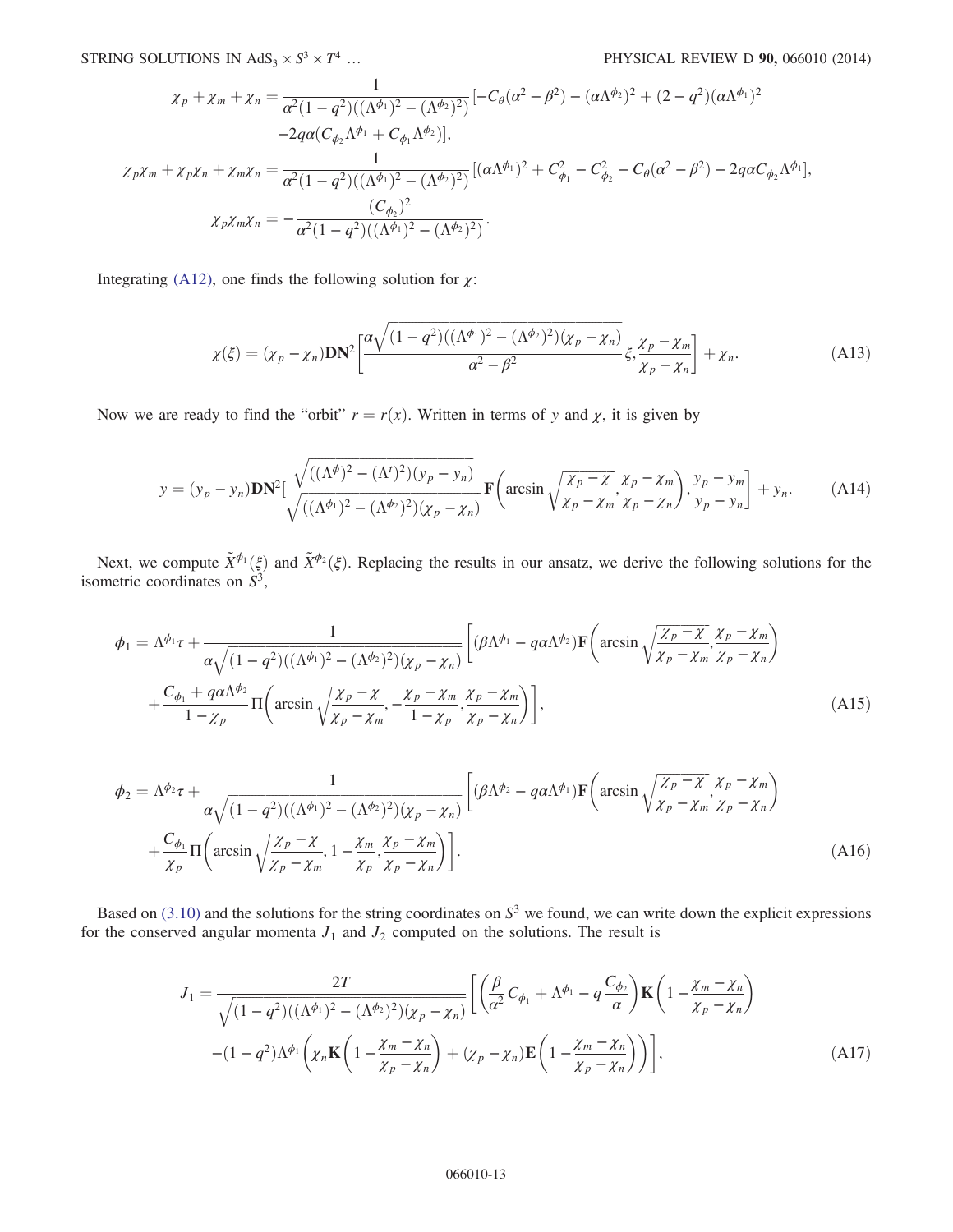$$
J_2 = \frac{2T}{\sqrt{(1-q^2)((\Lambda^{\phi_1})^2 - (\Lambda^{\phi_2})^2)(\chi_p - \chi_n)}} \left[ \left( \frac{\beta}{\alpha^2} C_{\phi_2} - q \left( \frac{C_{\phi_1}}{\alpha} + q \Lambda^{\phi_2} \right) \right) \mathbf{K} \left( 1 - \frac{\chi_m - \chi_n}{\chi_p - \chi_n} \right) \right]
$$
  
+ 
$$
(1-q^2)\Lambda^{\phi_2} \left( \chi_n \mathbf{K} \left( 1 - \frac{\chi_m - \chi_n}{\chi_p - \chi_n} \right) + (\chi_p - \chi_n) \mathbf{E} \left( 1 - \frac{\chi_m - \chi_n}{\chi_p - \chi_n} \right) \right)
$$
  
+ 
$$
\frac{q(\frac{C_{\phi_1}}{\alpha} + q \Lambda^{\phi_2})}{1 - \chi_p} \Pi \left( -\frac{\chi_p - \chi_m}{1 - \chi_p}, 1 - \frac{\chi_m - \chi_n}{\chi_p - \chi_n} \right) \right].
$$
(A18)

<span id="page-13-6"></span>Now, let us go to the  $T^4$  subspace. Since in terms of  $\varphi^i$  coordinates the metric is flat and there is no B-field, the solutions for the string coordinates are simple and given by

$$
\varphi^i(\tau,\sigma) = \Lambda^i \tau + \frac{1}{\alpha^2 - \beta^2} (C_i + \beta \Lambda^i) \xi.
$$
 (A19)

<span id="page-13-7"></span>The conserved charges [\(3.11\)](#page-4-5) can be computed to be

$$
J_i^T = \frac{2\pi\alpha T}{\alpha^2 - \beta^2} \left(\frac{\beta}{\alpha} C_i + \alpha \Lambda^i\right). \tag{A20}
$$

If we impose the periodicity conditions,

$$
\varphi^i(\tau,\sigma) = \varphi^i(\tau,\sigma + 2L) + 2\pi n_i, \qquad n_i \in \mathbb{Z}_i,
$$

<span id="page-13-5"></span>the integration constants  $C_i$  are fixed in terms of the embedding parameters. Namely,

$$
C_i = \frac{\pi n_i}{L\alpha} (\alpha^2 - \beta^2) - \beta \Lambda^i.
$$
 (A21)

Replacing [\(A21\)](#page-13-5) into [\(A19\)](#page-13-6) and [\(A20\)](#page-13-7), one finally finds

$$
\varphi^{i} = \left(\Lambda^{i} + \frac{\beta \pi n_{i}}{\alpha L}\right)\tau + \frac{\pi n_{i}}{L}\sigma,
$$
  

$$
J_{i}^{T} = 2\pi T \left(\Lambda^{i} + \frac{\beta \pi n_{i}}{\alpha L}\right).
$$
 (A22)

Let us finally point out that the Virasoro constraints impose the following two conditions on the embedding parameters and integrations constants in the solutions found:

$$
C_r + C_\theta = 0,
$$
  
\n
$$
\Lambda^t C_t + \Lambda^\phi C_\phi + \Lambda^{\phi_1} C_{\phi_1} + \Lambda^{\phi_2} C_{\phi_2} - \Lambda^i \left( \beta \Lambda^i - (\alpha^2 - \beta^2) \frac{\pi n_i}{\alpha L} \right) = 0.
$$
\n(A23)

- <span id="page-13-0"></span>[1] J. M. Maldacena, Adv. Theor. Math. Phys. 2, 231 (1998); S. S. Gubser, I. R. Klebanov, and A. M. Polyakov, [Phys.](http://dx.doi.org/10.1016/S0370-2693(98)00377-3) Lett. B 428[, 105 \(1998\)](http://dx.doi.org/10.1016/S0370-2693(98)00377-3); E. Witten, Adv. Theor. Math. Phys. 2, 253 (1998).
- <span id="page-13-1"></span>[2] N. Beisert et al., [Lett. Math. Phys.](http://dx.doi.org/10.1007/s11005-011-0529-2) 99, 3 (2012).
- <span id="page-13-2"></span>[3] G. Arutyunov and S. Frolov, [J. Phys. A](http://dx.doi.org/10.1088/1751-8113/42/25/254003) 42, 254003 [\(2009\).](http://dx.doi.org/10.1088/1751-8113/42/25/254003)
- <span id="page-13-3"></span>[4] D. M. Hofman and J. Maldacena, [J. Phys. A](http://dx.doi.org/10.1088/0305-4470/39/41/S17) 39, 13095 [\(2006\).](http://dx.doi.org/10.1088/0305-4470/39/41/S17)
- <span id="page-13-4"></span>[5] A. Babichenko, B. Stefanski, and K. Zarembo, [J. High](http://dx.doi.org/10.1007/JHEP03(2010)058) [Energy Phys. 03 \(2010\) 058.](http://dx.doi.org/10.1007/JHEP03(2010)058)
- [6] O. Ohlsson Sax and B. Stefanski, [J. High Energy Phys. 08](http://dx.doi.org/10.1007/JHEP08(2011)029) [\(2011\) 029.](http://dx.doi.org/10.1007/JHEP08(2011)029)
- [7] I. Kirsch and T. Wirtz, [J. High Energy Phys. 10 \(2011\) 049.](http://dx.doi.org/10.1007/JHEP10(2011)049)